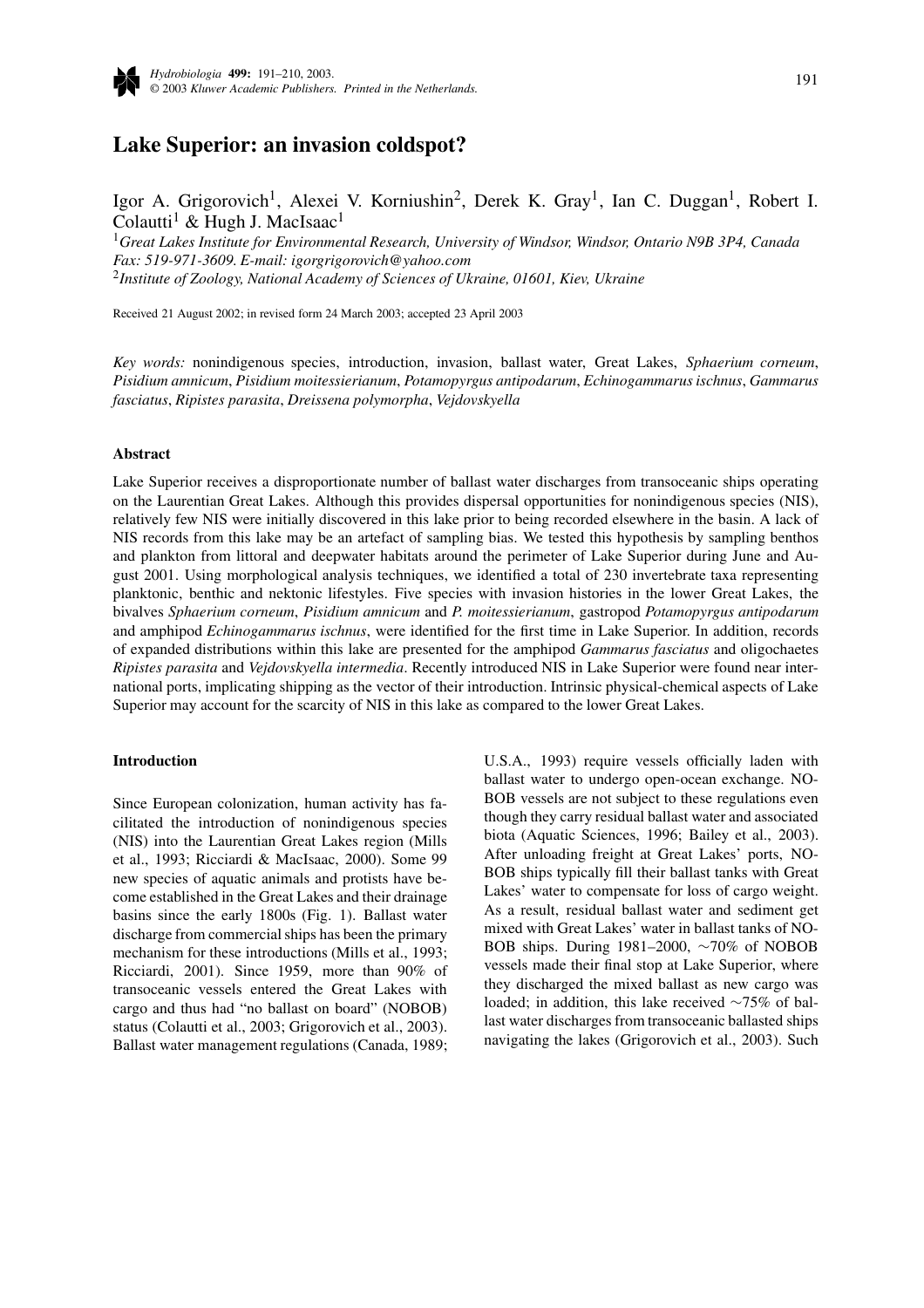

*Figure 1.* Map of the Laurentian Great Lakes basin (shaded) showing number of sites of first discovery for established nonindigenous aquatic animals and protists by open-water location. Sites in surrounding drainage systems are ascribed to immediate downstream open-water locations.

disproportionate deballasting activities could facilitate the introduction of NIS into Lake Superior.

Since the early 1800s, only nine nonindigenous animal and protist species new to the Great Lakes basin were initially recorded in Lake Superior, including eight NIS discovered after 1959 when the St. Lawrence Seaway was completed (Pronin et al., 1998; reviewed in Grigorovich et al., 2003). Although a number of possibilities exist that may explain the under-representation of Lake Superior as a site of initial discovery of Great Lakes' NIS, this pattern may specifically reflect inadequate sampling effort compared to the lower Great Lakes.

In this study, we survey littoral and deepwater habitats around the perimeter of Lake Superior to determine if sampling bias accounted for the lack of first records of NIS in this lake. We describe the first records in Lake Superior for five NIS with prior invasion histories in the lower Great Lakes – the Eurasian bivalves *Sphaerium corneum*, *Pisidium amnicum* and *P. moitessierianum*, New Zealand gastropod *Potamopyrgus antipodarum* and Ponto-Caspian amphipod *Echinogammarus ischnus*. Further, we document expanded ranges for two other NIS already resident in the lake – the Atlantic amphipod *Gammarus fasciatus* and Eurasian oligochaete *Ripistes parasita*. In addition, we provide the first record of the Holarctic oligochaete *Vejdovskyella intermedia* from Lake Superior and St. Marys River and assess its morphological characteristics. We also describe an anomalous form of *Vejdovskyella*, which is morphologically intermediate between *V*. *intermedia* and Eurasian *V*. cf. *macrochaeta*; its appearance in Lake Superior raises the possibility of an intercontinental introduction from Europe. We report no NIS new to the Great Lakes basin and examine hypotheses that may account for the relative rarity of NIS in this lake.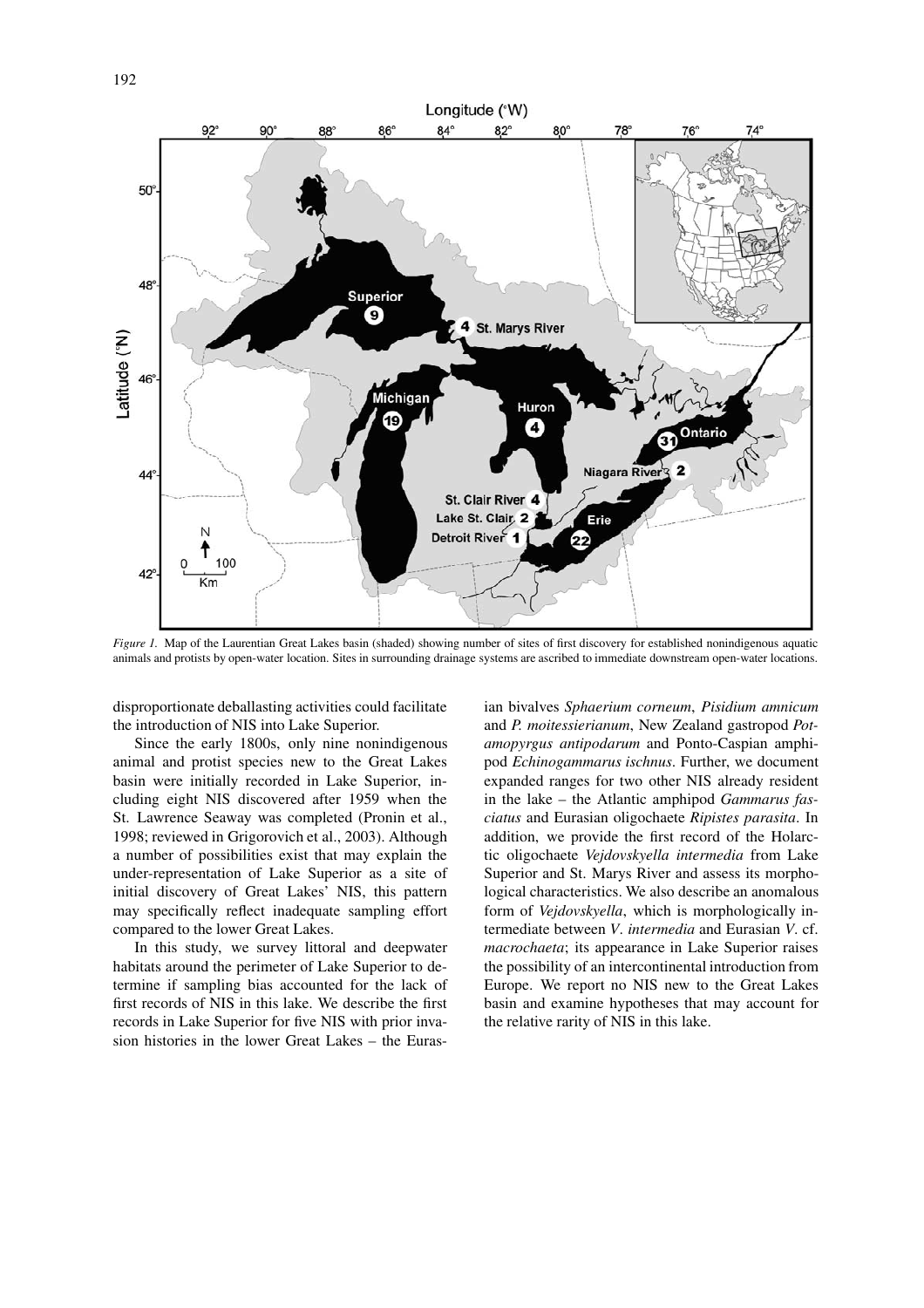

*Figure 2.* Map of Lake Superior showing sampling areas:  $1 -$  Sault Ste. Marie;  $2 -$  Munising;  $3 -$  Marquette;  $4 -$  Copper Harbor;  $5 -$ Superior; 6 – Duluth; 7 – Thunder Bay; 8 – Marathon; and 9 - Wawa (Michipicoten Bay). Sites of occurrences of *Gammarus fasciatus* (▲), *Vejdovskyella intermedia* (\*), *Ripistes parasita* (●), *Sphaerium corneum* (★), *Pisidium amnicum* (★), *Pisidium moitessierianum* (★), *Potamopyrgus antipodarum* ( $\bullet$ ) and *Echinogammarus ischnus* (+). Previously reported distribution of *Gammarus fasciatus* (---) and *Ripistes parasita* ( $\bullet$ ).

#### **Methods**

During June and August 2001, zooplankton and zoobenthos samples were collected from littoral nearshore (within *<*200 m from shoreline) and deepwater offshore (*>*1 km) sites in Lake Superior. Sampling was conducted at nine areas around the perimeter of the lake (Fig. 2). Two locations were surveyed near Duluth and Thunder Bay harbours to increase the likelihood of detecting NIS, as these two ports receive a disproportionate number of visits by transoceanic ballasted and NOBOB vessels (Colautti, 2001). At near-shore sites, depths ranged from 3.4 to 19.2 m (mean = 7.0;  $SD = 3.5$ ); benthos was sampled using a combination of sled dredge (inlet 0.38 m, mesh 250  $\mu$ m) and ponar grab (area 225 cm<sup>-2</sup>). Most of the near-shore zone was underlain with bedrock and coarse-textured till consisting of sand, gravel, pebbles and boulders; this substrate was overlain with finegrained sediments including mud, silt and detritus of plant origin. At offshore sites, depths ranged from 7.4 to  $64.2$  m (mean =  $25.1$ ; SD =  $14.2$ ); samples were collected with a ponar grab; mud, silt and clay were the predominant sediments. Ponar samples were washed through sieves with either 125 or 500  $\mu$ m mesh sizes.

Zooplankton was sampled by vertical hauls using a 0.5 m diameter, 53 *µ*m mesh plankton net. During June  $2001$ , vertical tows  $3 - 8$  m deep were made at nearshore sites, while tows  $7 - 23$  m deep were made at offshore sites. The entire water column was sampled during August 2001, when the lake was stratified.

All samples were preserved in 95% ethanol. In the laboratory, macroinvertebrates were separated from other material before identification. Zooplankton and zoobenthos were sorted into general taxonomic categories under a Leica dissecting microscope. Copepods, cladocerans and oligochaetes were dissected and mounted in CMC-9AF mounting media for morphological examination.

In total, 40 zooplankton and 94 zoobenthos samples were examined. Most of the taxa were identified to the lowest taxonomic level feasible. Our benthic analyses focused on the Oligochaeta, Gastropoda, Bivalvia and Amphipoda because these are among the best-studied groups of introduced macroinvertebrates in the Great Lakes (e.g., Mills et al., 1993). Representatives of these groups include easily recognizable invaders owing to their distinctive morphology (e.g., *Ripistes parasita*, *Potamopyrgus antipodarum*,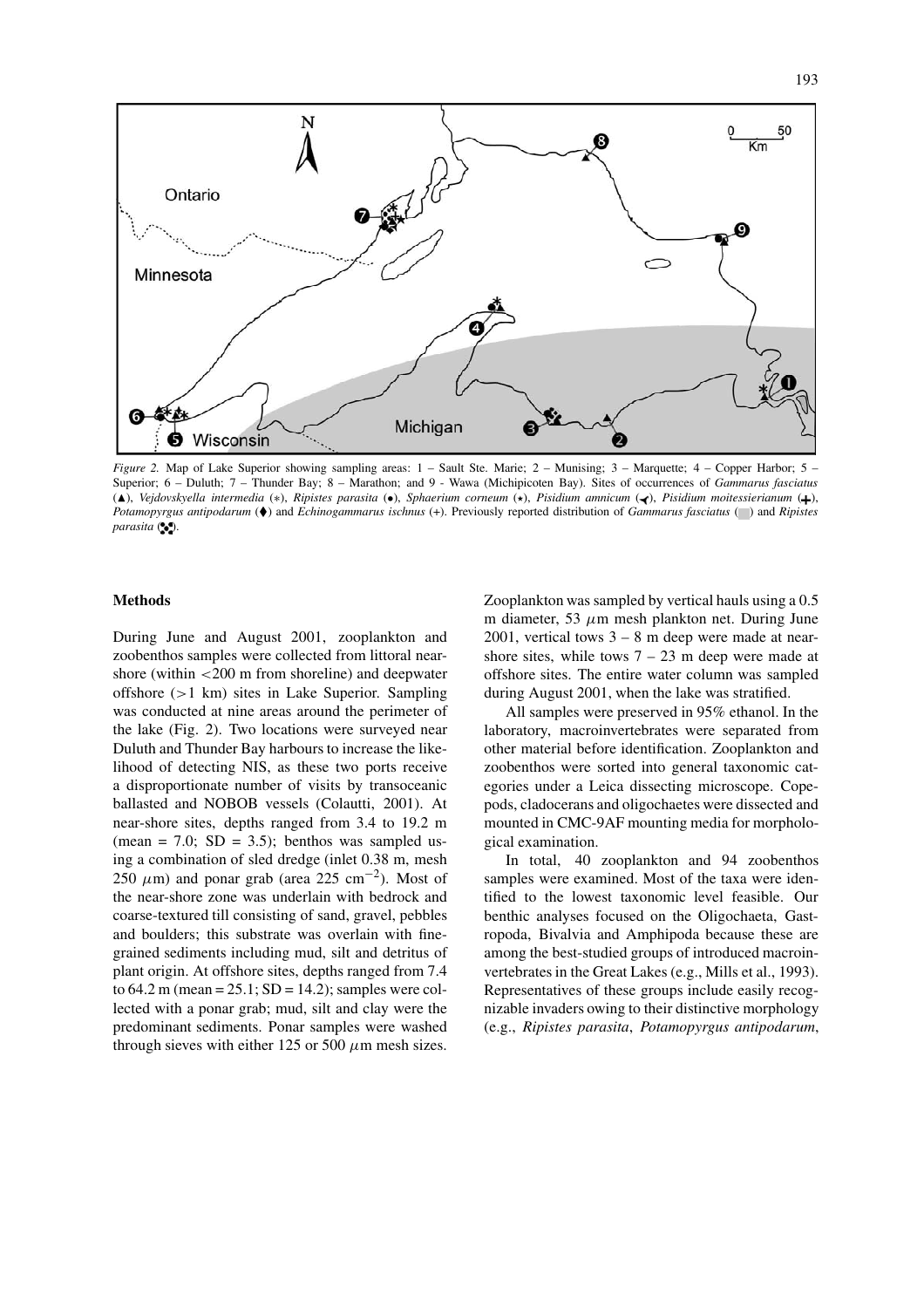

*Figure 3.* Nonindigenous invertebrates from Lake Superior. Female *Echinogammarus ischnus*: lateral view of body (*A*) and dorsal view of uropods III and telson (*B*); male *Gammarus fasciatus*: lateral view of body (*C*) and dorsal view of uropods III and telson (*D*); note acute upper angle of interantennal lobe of head and straight setae on antennae II (inset); female *Potamopyrgus antipodarum* (*E*); note thin, semi-transparent shell and threadlike peripheral keel on body whorl; *Ripistes parasita* (*F*); *Sphaerium corneum*: outer (*G*) and inner (*H*) surface of valve; and *Pisidium amnicum*: outer (*I*) and inner (*J*) surface of valve.

*Echinogammarus ischnus* and *Gammarus fasciatus*; Fig. 3). Sphaeriid bivalves are much less differentiated morphologically and as such may remain undetected for an extended time. Images of invertebrates were outputted from Leica DME dissecting and Leica MZ75 compound microscopes to Optimas 6.2 image analysis software on a personal computer.

We deposited in the Canadian Museum of Nature (CMN) voucher specimens of *G*. *fasciatus* (preserved in ethanol; catalogue Nos. CMNC 2002-0079 to 0082), *P*. *antipodarum* (preserved in ethanol; CM-NML 093666) and oligochaetes (mounted in cmC-9AF media), including *Ripistes parasita* (CMNA 2002-0009 to 0010), *Vejdovskyella* cf. *macrochaeta* and *V*. *intermedia* (CMNA 2002-0020 to 0027).

#### **Results and discussion**

#### *Species account*

We collected representatives of ten invertebrate phyla, namely Porifera, Cnidaria, Platyhelminthes, Rotifera, Nematoda, Bryozoa, Annelida, Arthropoda, Tardigrada, and Mollusca. We identified a total of 230 taxa representing planktonic, benthic and nektonic life styles (see Appendices I and II). Taxa native to the Laurentian Great Lakes, or those Holarctic in distribution, collectively accounted for up to 95% of the total number of specimens identified. However, some taxa were designated to levels insufficient to determine whether they were native or introduced. Nonindigenous invertebrates represented between 5 and 10%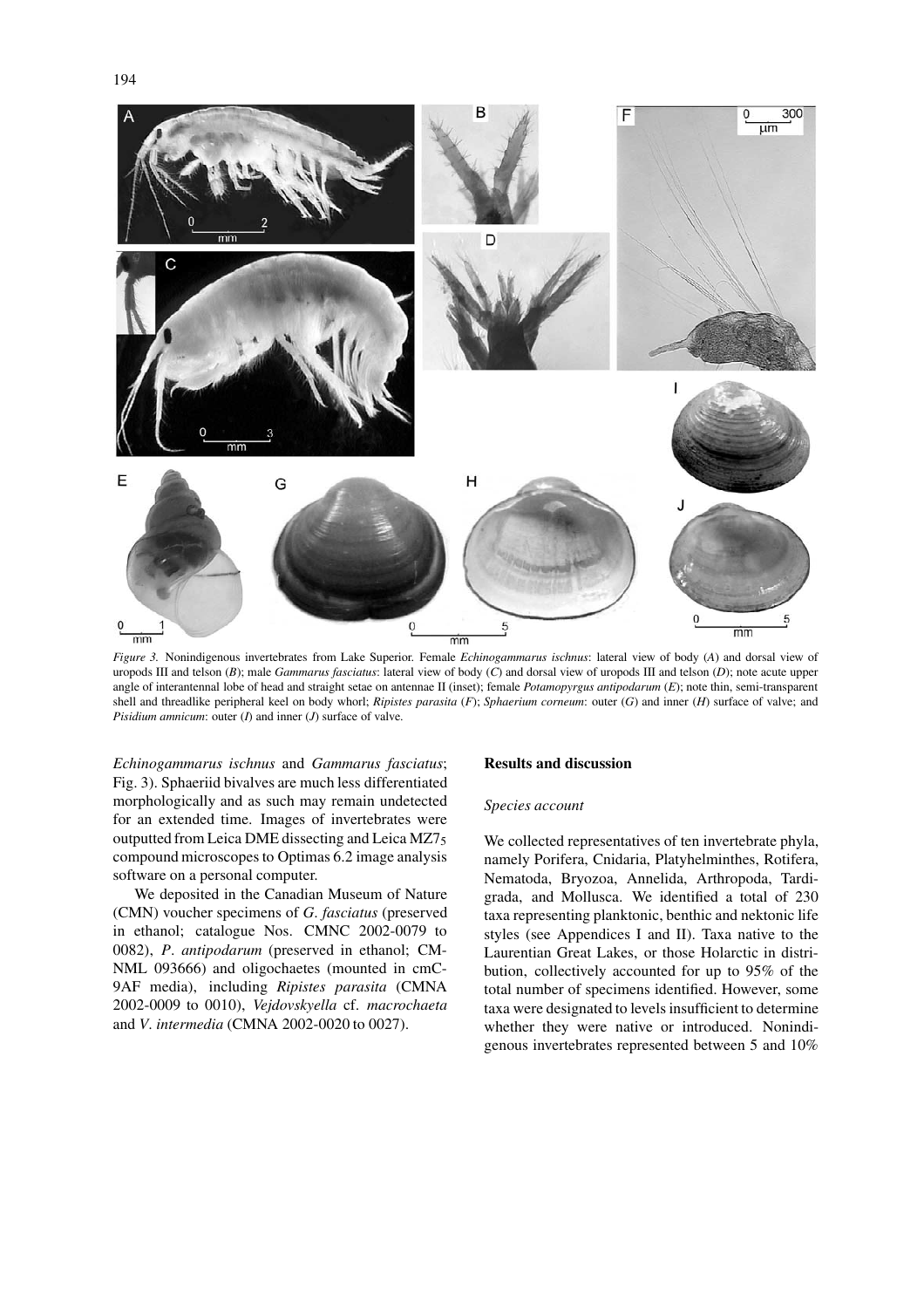of the taxa recorded at individual locations surveyed (Appendices I and II). Only two nonindigenous pelagic crustaceans, *Bosmina coregoni* and *Bythotrephes longimanus*, were collected, both of which have been previously recorded in this lake (Mills et al., 1993). *Bosmina coregoni* was reported only from Duluth and Superior harbours, whereas *B*. *longimanus* was widespread throughout the lake. In addition, *Dreissena* veligers were detected in plankton tows collected in Duluth and Superior harbours, indicating the presence of reproducing populations nearby (Kraft et al., 1991). Other planktonic NIS known to occur in Lake Superior (e.g., *Eurytemora affinis*, *Cyclops strenuus*) or the other Great Lakes (e.g., *Skistodiaptomus pallidus*, *Cercopagis pengoi*) were not found in this survey.

During August 2001, settled *Dreissena polymorpha* (individuals 3.2 – 7.0 mm long) were detected in the littoral waters of Thunder Bay and Superior harbours, but were not found in two other areas near Sault Ste. Marie and Marquette, where this species has been observed previously (U.S. Geological Survey, 2002). In Duluth and Superior harbours, densities of zebra mussels ranged from  $\sim$ 0.3 – 130 individuals m<sup>-2</sup> during the growth season of 1993 (C. Kraft, Cornell University, Ithaca, New York, unpublished data).

Five NIS with prior invasion histories in the lower Great Lakes, the Eurasian bivalves *Sphaerium corneum*, *Pisidium amnicum* and *P. moitessierianum*, New Zealand gastropod *Potamopyrgus antipodarum* and Ponto-Caspian amphipod *Echinogammarus ischnus*, were discovered for the first time from Lake Superior. Populations of *S*. *corneum* and *P*. *amnicum* occurred in littoral habitats near Thunder Bay harbour at average densities of 61 and 108 individuals m−2, respectively. *Pisidium moitessierianum* was found at a density of 145 individuals  $m^{-2}$  in the Superior harbour. Two individuals of *P*. *antipodarum*, including one juvenile (2.7 mm long) and one adult female (3.7 mm long), were collected from sandy substrate at a depth of 8.9 m offshore of Thunder Bay. Two individuals of *E*. *ischnus*, including one juvenile (3.7 mm long) and one egg-carrying female (6.3 mm long; Fig. 3A), were recorded from silty-sand substrate in littoral waters (4.5 m depth) adjacent to Thunder Bay harbour. In addition, we observed the oligochaete *Ripistes parasita* and amphipod *Gammarus fasciatus* beyond their previously reported distributions in Lake Superior. Individuals of the European native *R*. *parasita* were found at five sampling areas, of which three are new intra-lake distribution records (Table 1; Fig. 2). Populations consisted of non-budding and bud-



*Figure 4.* Length frequency distribution of *Vejdovskyella intermedia*; 1 km offshore Duluth, August 2001. Reproductive condition and maturity of individuals  $(n = 36)$ : single, immature  $(\square)$ ; budding, immature  $(\mathbb{S})$ ; and single, mature  $(\blacksquare)$ .

ding immature specimens (1.6–2.8 mm long). *Ripistes parasita* was collected in vegetated (e.g., *Chara*) and rocky habitats from depths ranging between 5.8 and 7.4 m.

*Gammarus fasciatus* was collected in six additional locations beyond its previously known distribution in Lake Superior (Table 1; Fig. 2). One to three individuals of *G*. *fasciatus* were encountered in each ponar sample taken in areas 5–9, while 22 individuals were collected by bottom sled in littoral waters near Copper Harbor (Fig. 2). This population included adult males, ovigerous females and juveniles, and thus was likely self sustaining. At the three sampling locations within its previous range (Holsinger, 1976), populations of *G*. *fasciatus* occurred at densities up to 150–240 individuals  $m^{-2}$ .

We collected several oligochaete species that represent possible introductions from Europe, namely *Stylodrilus heringianus*, *Spirosperma ferox*, *Potamothrix moldaviensis* and *P*. *vejdovskyi* (Appendix II). In North America, their range is restricted largely to the Great Lakes basin, despite their broad inland distribution in Europe (Cook & Johnson, 1974). All of these species were previously known from Lake Superior (Spencer, 1980).

Three distinctive forms of the oligochaete genus *Vejdovskyella* were found, of which two, *V*. *comata* and *V*. *intermedia*, are Holarctic in distribution and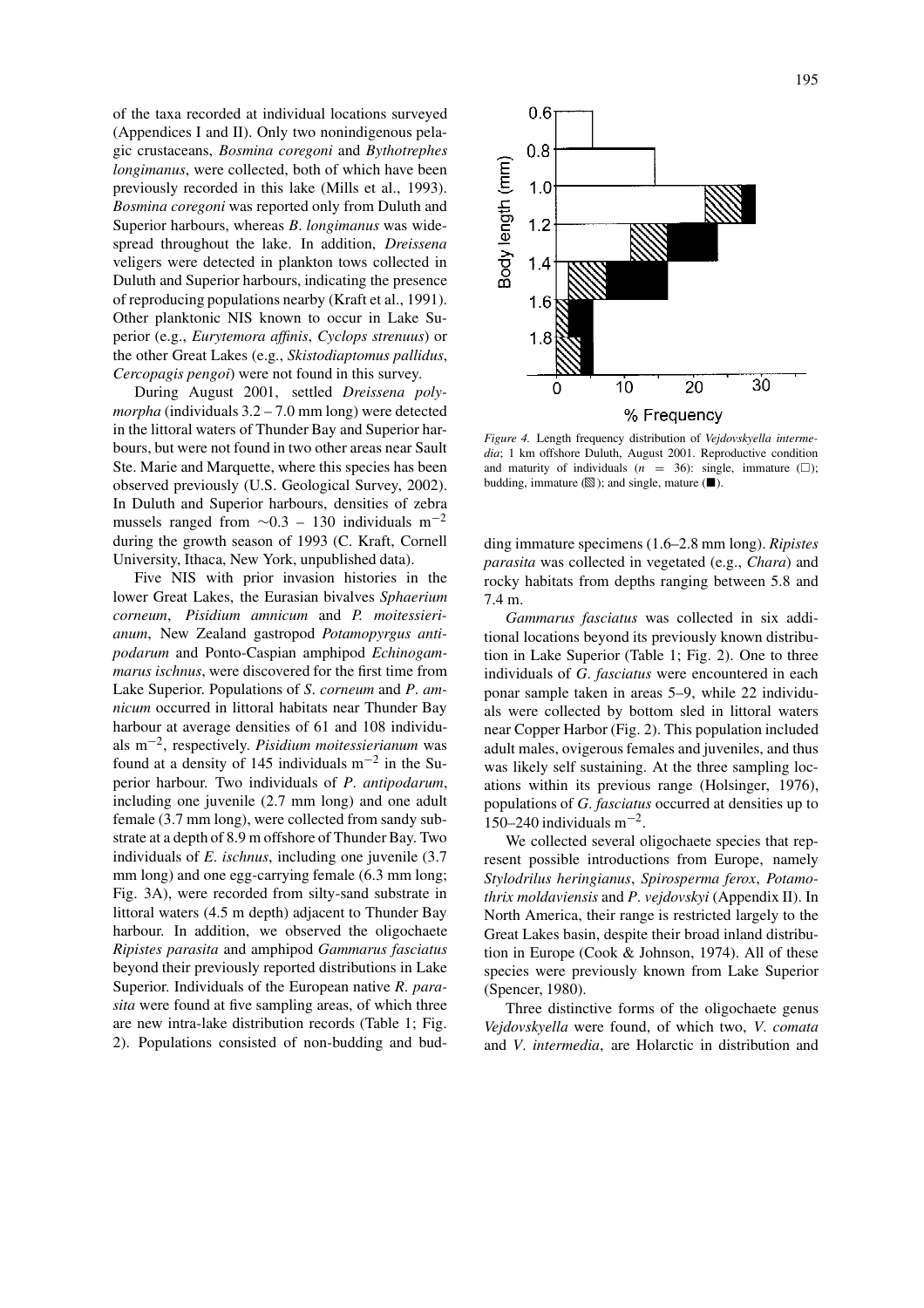

*Figure 5. Vejdovskyella* from Lake Superior. *Vejdovskyella* cf. *macrochaeta* (*A–E*): anterior part of body (*A*); ventral somatic chaetae in segments II (*B*), VI (*C*) and VII (*D*); fragment of hair chaeta showing serration (*E*). *Vejdovskyella intermedia* (*F–Q*): anterior part of body (*F*); ventral somatic chaetae in segments II (*G*) and VI (*H*); penial chaeta in segment VI (*I, J*); fragment of hair chaeta (*K*). Variation of structure of enlarged somatic chaeta in segment VI (*L–Q*).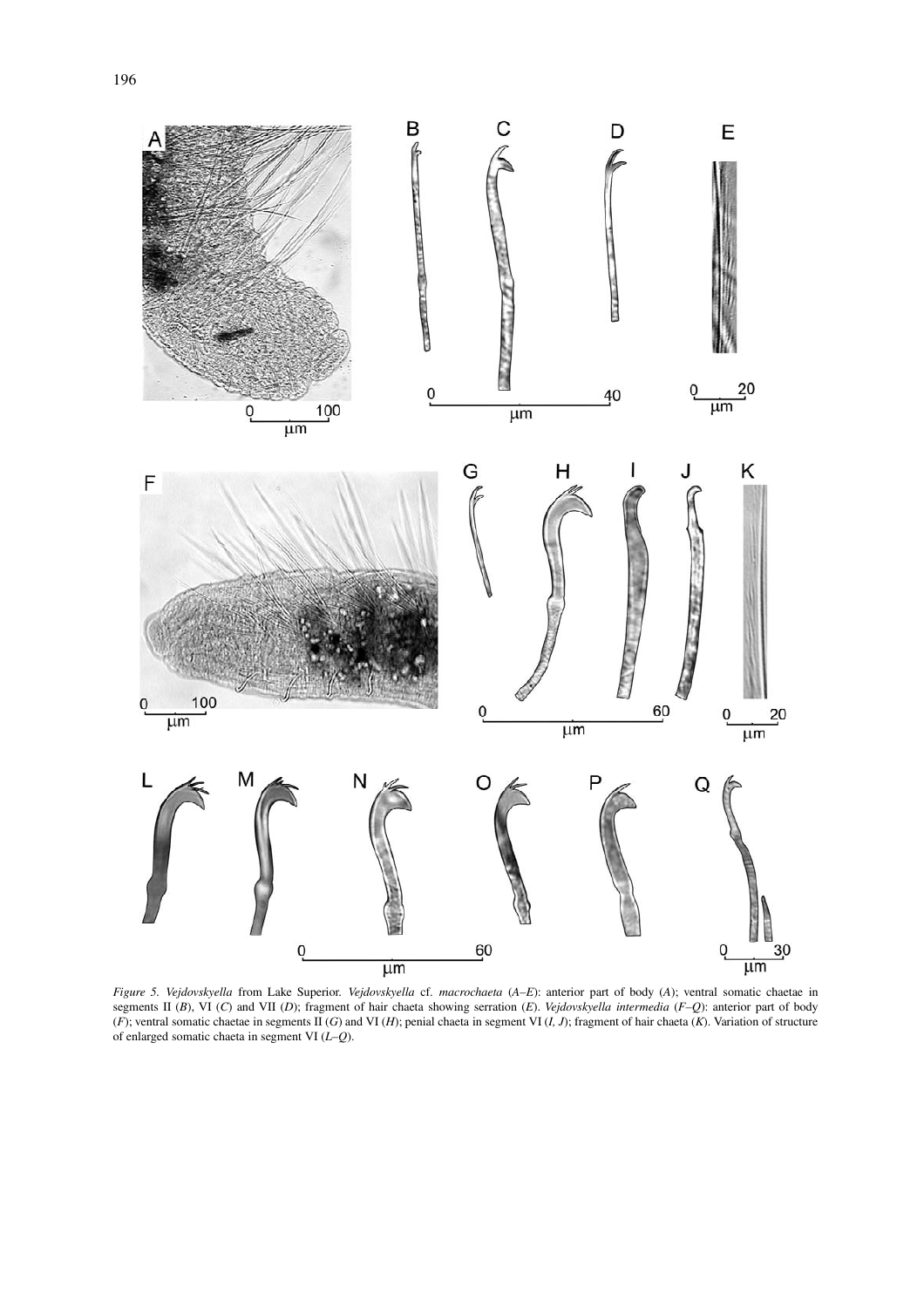Table 1. Occurrence of seven nonindigenous invertebrate species in the Great Lakes as of 2001. Species arranged chronologically by date of first discovery in the Great Lakes. Locations as in Figure 2

| Taxonomic<br>group | Species name             | Year of<br>discovery<br>in the GL | Known range in the Great Lakes basin                                            | Recent<br>occurrence<br>in Lake Superior |
|--------------------|--------------------------|-----------------------------------|---------------------------------------------------------------------------------|------------------------------------------|
| Amphipod           | Gammarus fasciatus       | 1874                              | all GL excluding north-central Lake Superior $^{1,2}$                           | locations 1-9                            |
| <b>Bivalve</b>     | Pisidium moitessierianum | 1895                              | St. Clair River – Lake Erie drainage $3$                                        | location 5                               |
| <b>B</b> ivalve    | Pisidium amnicum         | 1899                              | Lake Huron – St. Lawrence River $4$                                             | location 7                               |
| <b>B</b> ivalve    | Sphaerium corneum        | 1924                              | lower GL $4$                                                                    | location 7                               |
| Oligochaete        | Ripistes parasita        | 1980                              | North Channel, Lake Huron <sup>5</sup> ; Marquette Co. <sup>6</sup> and Thunder | locations 3, 4, 6, 7, 9                  |
|                    |                          |                                   | Bay <sup>7</sup> , Lake Superior; New York state river drainages <sup>8</sup>   |                                          |
| Gastropod          | Potamopyrgus antipodarum | < 1991                            | Lake Ontario <sup>9</sup>                                                       | location 7                               |
| Amphipod           | Echinogammarus ischnus   | 1994                              | all GL excluding Lake Superior and north-central Lake<br>Huron $10-12$          | location 7                               |

Reference sources: 1. Holsinger, 1976; 2. Mills et al., 1993; 3. Korniushin et al., 2001; 4. Clarke, 1981; 5. Barton & Griffiths, 1984; 6. Hiltunen & Klemm, 1985; 7. Montz, 1988; 8. Simpson & Abele, 1984; 9. Zaranko et al., 1997; 10. Witt et al., 1997; 11. van Overdijk et al., 2003; 12. Vanderploeg et al., 2002.

considered native to this basin. The former species was previously known to occur in this lake, while the latter was recorded throughout the basin except in Lake Superior (Spencer, 1980). We detected populations of *V*. *intermedia* on sand and silty-sand substrata at depths ranging between 4.5 and 18.7 m (see Table 1). These populations included sexually mature individuals and immature non-budding and budding specimens, indicating that this species is likely established (Fig. 4). Densities ranged between 40 and 700 individuals  $m^{-2}$ . We also detected an additional anomalous form of *Vejdovskyella*, which has not been described from North America. This form, possessing morphological features of both *V. intermedia* and Eurasian *V*. *macrochaeta*, co-occurred with *V*. *intermedia* on silty sand at 18.7 m depth, offshore from Duluth on 21 August 2001. This form is identifiable as *V*. *macrochaeta* by its possession of a single upper tooth of enlarged chaetae in segment VI and several subsequent segments (Fig. 5C–D), while those of *V*. *intermedia* have two to three replicated upper teeth (Hrabě, 1954; Chekanovskaya, 1962; Semernoy & Timm, 1994). Based on the presence of ventral chaetae in segments IV–V and the absence of eyes, it is ascribable to *V*. *intermedia* (Fig. 5A); however it is distinguished from *V*. *intermedia* by its possession of bifid enlarged crotchets in segment VI (as above). Some morphological characteristics (e.g., position of the nodules in ventral chaetae VI; length of ventral chaetae  $II - V$ ) found in the present specimen are also inconsistent with descriptions of *V*. *comata*, a species lumped with *V*. *macrochaeta* by North American

authorities (Brinkhurst & Kathman, 1983; Kathman & Brinkhurst, 1998). We collected only a single immature individual (0.8 mm long) and were therefore unable to examine its penial chaetae.

We document for the first time the penial chaetae (in segment VI) of mature *V*. *intermedia*, which are simple-pointed and crescent-shaped, resembling those described for *V*. *macrochaeta* (Chekanovskaya, 1962). This newly described characteristic of *V*. *intermedia* supports Hrabě's (1954) contention that *V. intermedia* and *V*. *macrochaeta* are one species. Moreover, we observed extensive intra-lake variation in somatic chaetae of *V*. *intermedia* (Fig. 5F–H). One or two replicated upper teeth (of various size and arrangement) were typically present in enlarged ventral crotchets of segment VI, and two upper teeth in enlarged ventral crotchets of the following segment. However, the structure of the distal ends of enlarged ventral crotchets was variable among, and even within, individuals (Fig. 5L–Q).

Arrangement of somatic and genital chaetae in the ventral bundles of *V*. *intermedia* is documented for the first time here (Fig. 6). Frequency of occurrence of the enlarged somatic chaetae gradually declined from segment VI to IX. One of 55 individuals examined possessed an enlarged bifid crotchet in one ventral bundle of segment X combined with an ordinary somatic chaeta in another bundle.

Using material from this study, Dr R. Hershler (Smithsonian Institution, Washington, D.C., pers. comm.) has identified a mollusc species new for science (Gastropoda: Hydrobiidae). This species was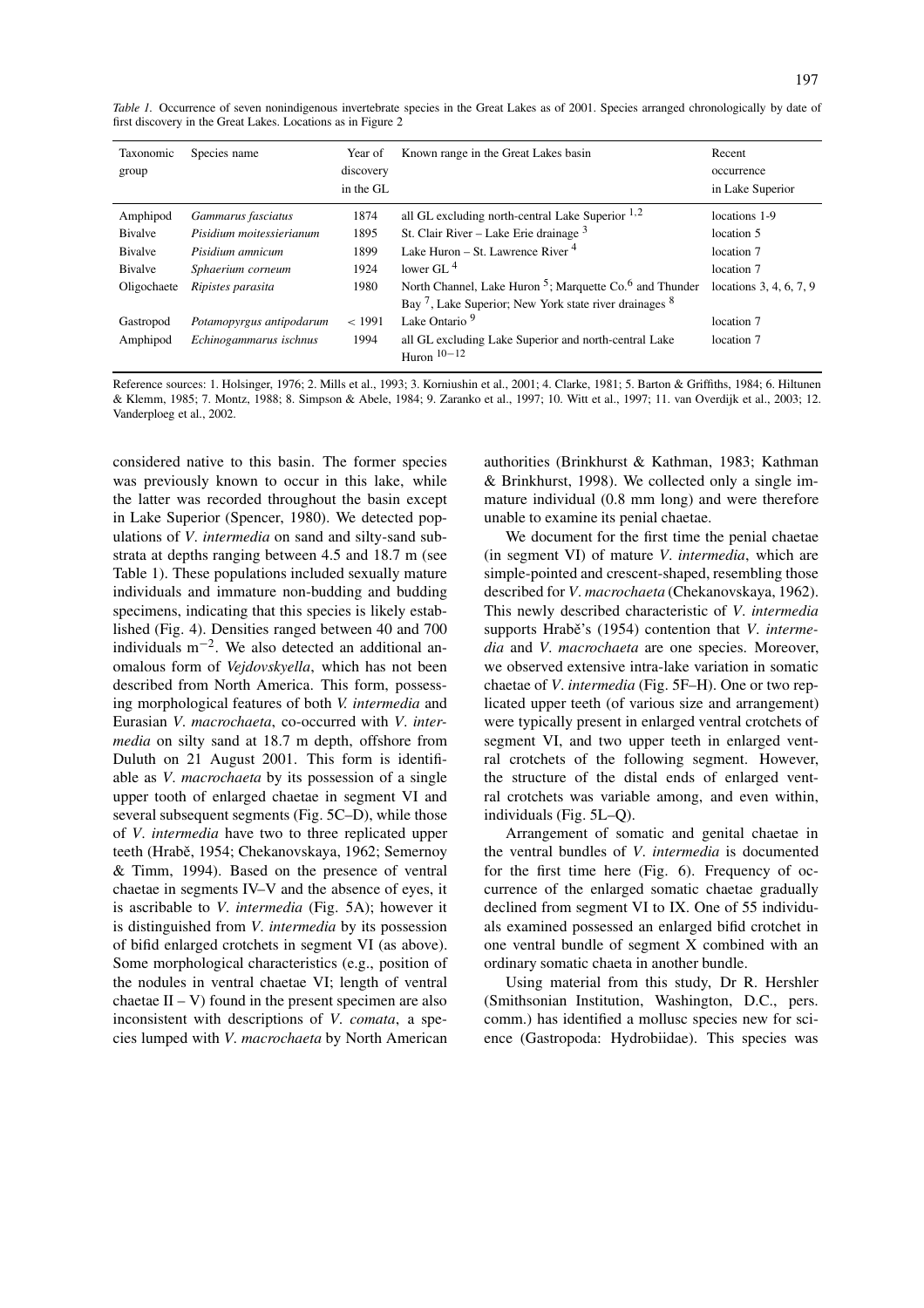

*Figure 6.* Ventral chaetae of *Vejdovskyella intermedia* from Lake Superior in segments VI–X (55 individuals): penial  $(\overline{\mathbb{S}})$ , enlarged somatic  $(\blacksquare)$ , enlarged and ordinary somatic  $(\mathbb{N})$ , and ordinary somatic  $(\square)$ .

identified as a member of the genus *Marstonia* based on its shell morphology, structure of the operculum and radula, anatomy of the male verge and DNA sequences (R. Hershler, pers. comm.). The new species was distributed throughout the littoral belt of Lake Superior (Appendix II). It is possible that some previous records of *Marstonia lustrica* (as *M*. *decepta*; Clarke, 1981) in Lake Superior and the other Great Lakes pertain to its newly identified congener.

#### *Why so few NIS?*

Historically, ∼10% of the Great Lakes' NIS were initially recorded in Lake Superior (Appendix III). The scarcity of NIS in Lake Superior is paradoxical when compared with the lower Great Lakes, as it receives disproportionately more ballast water discharges than any other of these lakes. Several factors may contribute to this pattern: (*i*) bias in research efforts to survey and identify NIS; (*ii*) lower levels of disturbance to facilitate invasions; (*iii*) lower concentrations of viable propagules supplied by shipping due to a longer voyage duration, or because alternative entry vectors are less significant than in the lower lakes; (*iv*) mismatches of Lake Superior's physicochemical characteristics with physiological tolerances, habitat adaptations and life history strategies of potential NIS; (*v*) food limitation associated with low productivity; (*vi*) biotic resistance of resident species; and (*vii*) lack of facilitation of new NIS by resident species.

Because Lake Superior is zoogeographically less explored than the lower lakes, a research bias could account for its under-representation as a site of initial discovery of Great Lakes' NIS. In particular, the prevalence of cryptic invaders in the lake is likely underappreciated because few genetic investigations have been conducted in this lake relative to the lower Great Lakes. Historically, joint application of morphological and genetic techniques permitted recognition of several intercontinental introductions to the lower Great Lakes, including the cladocerans *Daphnia galeata* (as *D*. *galeata galeata*) and *Bosmina maritima* and the mussel *Dreissena bugensis* (May & Marsden, 1992; Taylor & Hebert, 1993; De Melo & Hebert, 1994). All of these introductions likely occurred via ballast water discharge from commercial ships. The Eurasian *D*. *galeata* has hybridized in the lower Great Lakes with native *D*. *mendotae* (=*D*. *galeata mendotae*), generating individuals with low-round helmets (Taylor & Hebert, 1993). We observed a similar round-head phenotype (designated as *D*. *mendotae*; Appendix I) in the inshore habitats of Lake Superior. Although this may raise the possibility of *D*. *galeata* introduction to Lake Superior, helmet shape variation could also be due to cyclomorphosis. Only genetic analysis can determine whether the head shape character is genetically-based.

Mapping sites of the first discovery of NIS in the Great Lakes' basin revealed four 'invasion hotspots', featuring  $>1$  NIS per 1000 km<sup>2</sup>, one of which is the western end of Lake Superior adjacent to the St. Louis River estuary (Grigorovich et al., 2003). Because of its more pronounced climatic match with NIS sources relative to Lake Superior's habitats, this estuary likely provides more suitable physical-chemical conditions for colonising NIS. During the publication of this paper, several additional NIS (including two new to Lake Superior) have been discovered in the St. Louis River estuary, which may be the source for invaders to Lake Superior (I.A. Grigorovich, unpublished data).

If invasions are facilitated by disturbance (i.e., 'disturbance' hypothesis), Lake Superior is likely to support fewer invaders than the lower Great Lakes because cultural eutrophication and other man-made stresses are not nearly as prevalent as in other lakes (Munawar, 1978). Extensive use of Lake Superior for shipping activities and ballast water discharge by commercial ships is, however, inconsistent with the view that the lake is 'undisturbed'. Ship-borne trade into Lake Superior has established 'invasion corridors', facilitating global transfer of propagules (Ricciardi & MacIsaac, 2000; MacIsaac et al., 2001; Berg et al., 2002).

The 'propagule pressure' hypothesis attributes invasion outcome to propagule supply (MacIsaac et al., 2002; Colautti et al., 2003). While Lake Superior seemingly receives a disproportionately large number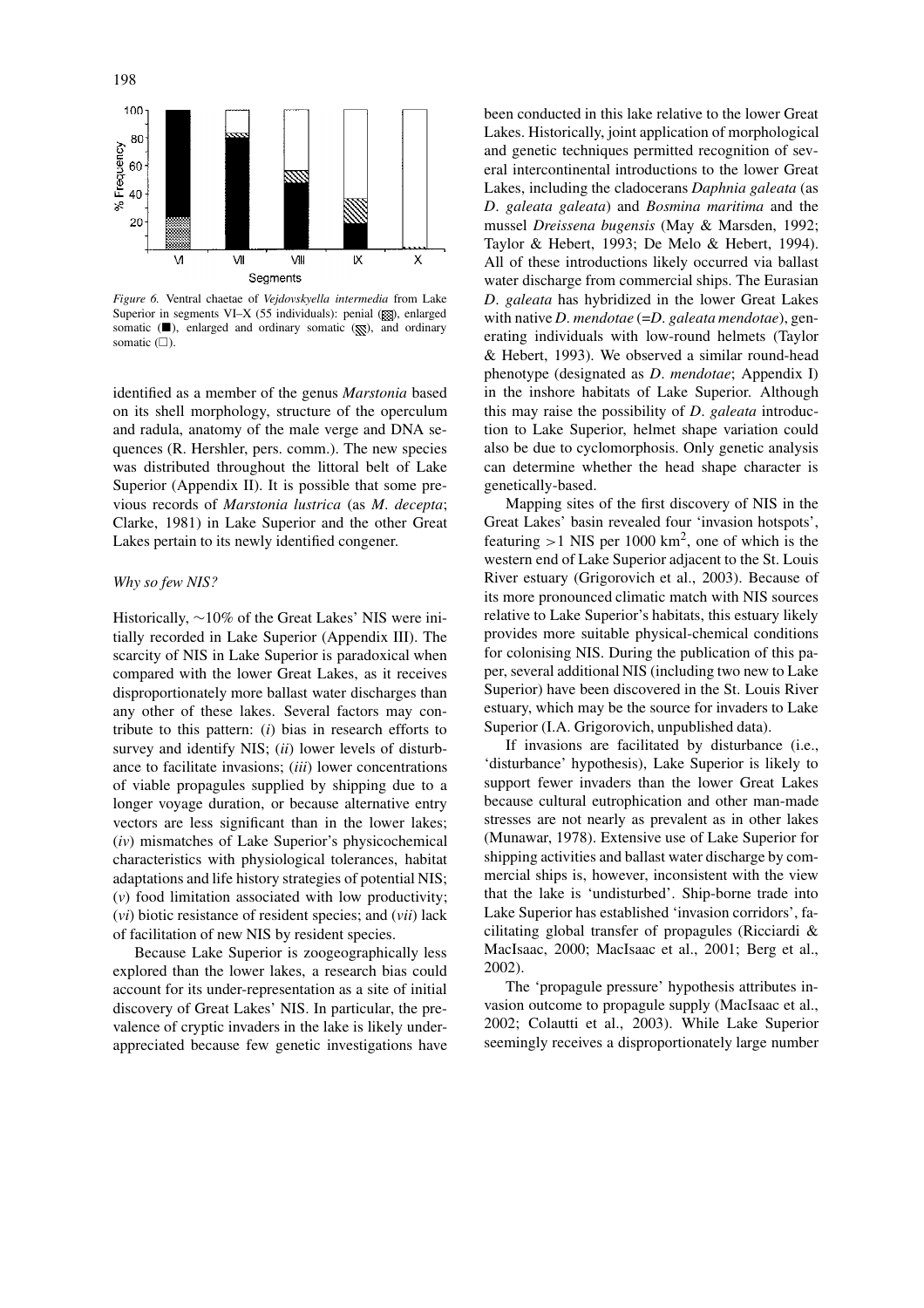of NIS propagules from overseas vessels (Grigorovich et al., 2003), the long transit time required to reach this lake could considerably reduce survivorship of inoculants in ballast tanks as this typically declines exponentially with trip duration (Wonham et al., 2001). Lake Superior therefore may receive fewer live propagules than the lower Great Lakes, despite being the most common destination of discharged ballast water (Colautti et al., 2003). Nevertheless, genetic evidence suggests that zebra mussels may have established in the lake as a result of transoceanic introduction directly from overseas rather than from lower Great Lakes' sources (Stepien et al., 2002). Repeated invasions of Lake Superior by *Bythotrephes* may also have involved direct propagule transferral from overseas sources (Berg et al., 2002). Occurrence of new NIS in the vicinity of international ports on Lake Superior (Thunder Bay, Duluth and Superior) is consistent with the pattern of ballast water discharge from both the transoceanic and 'laker' fleets (Lake Carriers' Association, 1999; Grigorovich et al., 2003).

Alternatively, distributional patterns of some NIS may reflect changes in entry vectors and resultant propagule supply over time. Prior to our study, the nonindigenous sphaeriids *Pisidium moitessierianum*, *P*. *amnicum* and *Sphaerium corneum*, discovered in the Great Lakes basin between 1895 and 1924, were thought to remain narrowly distributed within the basin of the lower Great Lakes and the St. Lawrence River (e.g., Clarke, 1981). This distributional pattern was attributed to a shift in transport vectors from those associated with solid ballast (used prior to 1900; Mills et al., 1993) to those associated with ballast water (Grigorovich et al., 2000a). Such a shift could decrease or preclude the uptake of sphaeriids by ships. For example, no sphaeriids have been collected in ballast tanks of ballasted or NOBOB vessels (e.g., Aquatic Sciences, 1996; S. Bailey and C. van Overdijk, University of Windsor, Windsor, Ont., unpublished data). Results from our study indicated that these sphaeriids have cryptically invaded Lake Superior, possibly in the early 1900s. Other NIS may have gained entry via alternative entry mechanisms (e.g., hull fouling), which are less significant in Superior than in the lower lakes (Mills et al., 1993). Likewise, discharge of some ballast water prior to entering connecting channels could contribute NIS to the lower Great Lakes even though records of ballast water discharge may indicate a Lake Superior destination.

Physical and chemical aspects of the lake may also retard establishment of NIS. For example, Lake Superior's calcium concentration ( $\sim$ 12 mg l<sup>-1</sup>) is below the 15 mg l−<sup>1</sup> threshold necessary for survival of *Dreissena* (reviewed in Vanderploeg et al., 2002). Lake Superior is much colder than many of the global ports that serve as species donors, potentially creating an environmental mismatch between source and destination regions. Lake Superior's open-water temperatures seldom increase above  $12^{\circ}$ C. This is below the physiological minimum for gonad growth and reproduction of *Dreissena polymorpha* and some other invaders originating from warm-water habitats (Vanderploeg et al., 2002). Nevertheless, recent records of *D*. *polymorpha* in the littoral habitats around Lake Superior (U.S. Geological Survey, 2002; this study) suggest that its range is expanding in coastal areas and embayments where its thermal requirements are probably met. Two other 'warm-water' NIS – *Potamopyrgus antipodarum* and *Echinogammarus ischnus* – were found colonizing coastal, shallow-water habitats of Lake Superior that warm extensively during summer months. Their distributions appear to be strongly influenced by lake surface water temperature, which, in turn, is governed by lake morphometry and movement of water masses. It remains to be determined whether these species can persist in Lake Superior given its thermal nature.

Surprisingly, surveys conducted in Lake Superior failed to detect the presence of the quagga mussel *Dreissena bugensis* (U.S. Geological Survey, 2002; this study). This mussel is capable of spawning at  $9^{\circ}$ C and is observed to proliferate in the profundal zones of the lower Great Lakes where temperatures are constantly 4–9 ◦C (Claxton & Mackie, 1998; Vanderploeg et al., 2002). Considering *Dreissena bugensis*' ability to survive under very low food and thermal conditions (Stoeckmann, 2003), its colonization of Lake Superior is anticipated.

NIS capable of cyclic parthenogenesis (e.g., cercopagids) tend to shorten the duration of parthenogenetic reproduction at low temperatures, switching to sexual reproduction with resultant resting egg production (Rivier & Grigorovich, 1999; Grigorovich et al., 2000b). This reproductive strategy may predispose invaders originating from warm-water habitats to a reduced asexual reproductive output in Lake Superior than in the lower lakes, possibly resulting in a lower probability of establishment in this lake. Regardless, the high capacities for asexual reproduction in the two newly recorded NIS in Lake Superior, the gastropod *Potamopyrgus antipodarum* and the oligochaete *Ripistes parasita*, appear to have fostered their colonisation of shallow littoral regions of the lake.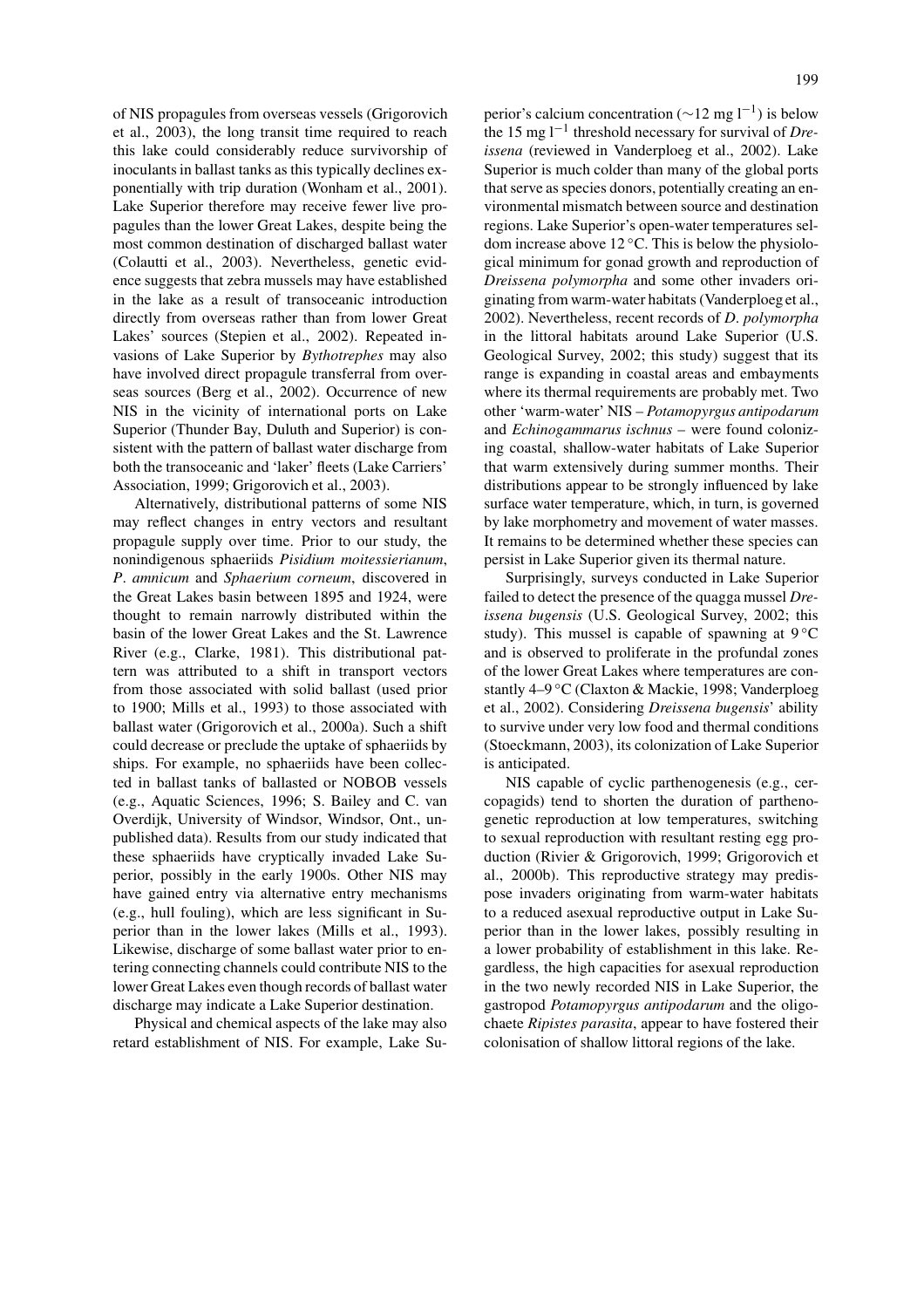Lake Superior's high ratio of profundal-limnetic to littoral zone may reduce habitat heterogeneity available to NIS relative to the lower lakes (e.g., Munawar, 1978). Many NIS with opportunities to colonize Lake Superior may not meet all of their life history requirements owing to thermal or other conditions in the lake. For example, resistant life stages (e.g., resting eggs) of some species (e.g., *Bythotrephes*) may remain viable in lake sediments for some years, facilitating invasion success (Rivier & Grigorovich, 1999). Nevertheless, under unfavourable environmental conditions (e.g., low temperature, unsuitable substrata) these eggs may not be exposed to appropriate cues required for hatching (Rivier & Grigorovich, 1999). The constant low temperature of Lake Superior's nearbottom waters may reduce or prevent emergence of some 'warm-water' NIS from resting eggs (e.g., *Cercopagis pengoi*, *Daphnia lumholtzi*), thereby lowering the probability of their successful establishment in this lake.

Lake Superior's oligotrophic nutrient state, limited primary productivity and habitat homogeneity relative to the lower lakes may limit the number and types of species capable of surviving in the lake. For example, the lack of required habitats or forage resources in the lake may impede survival and establishment of some NIS, particularly those feeding on phytoplankton, such as the sphaeriid clams, *Pisidium henslowanum* and *P*. *supinum*. These species exhibit strategies for feeding in shallow-water habitats of rivers and lakes, where food resources are more available than in the deepwater areas (Stadnichenko, 1984; Grigorovich, 1991). These clams probably cannot meet their energy needs by feeding solely on seston available in Lake Superior, in contrast to the native 'profundal' specialists which, in addition to filter feeding, consume organic matter and bacteria from deposited sediments (McMahon & Bogan, 2001).

The 'biotic resistance' hypothesis invokes negative interactions among NIS and resident species in determining invasion outcome (Ricciardi, 2001). Under the lake's environmental conditions, native species may have some competitive advantage over NIS, thereby permitting the native fauna to resist invasion. Yet evidence for such interactions in the Great Lakes, and in Lake Superior in particular, is uncertain (reviewed in Ricciardi, 2001; but Mackie, 1999; van Overdijk et al., 2003).

The 'facilitative interaction' hypothesis proposes that the establishment of 'keystone' NIS may facilitate the introduction of subsequent invaders through mutualistic or commensal interactions (Ricciardi, 2001). It is possible that such relationships among new and already resident NIS are more common or stronger in the lower Great Lakes than in Lake Superior, possibly owing to higher abundances of 'keystone' NIS like *Dreissena* spp. in the lower lakes. Nevertheless, there exist several examples of facilitative interactions among invaders in Lake Superior. For example, exploitative parasite-host relationships promoted the introduction of five parasite species with their coevolved host (i.e., ruffe *Gymnocephalus cernuus*) in Lake Superior (Pronin et al., 1998). In a similar manner, established populations of *D*. *polymorpha* likely facilitated – via spatial and trophic relationships – the subsequent establishment of the amphipod *Echinogammarus ischnus* (Thunder Bay Harbour), round goby *Neogobius melanostomus* (Duluth and Superior Harbours) and tubenose goby *Proterorhinus marmoratus* (Duluth Harbour) (Vanderploeg et al., 2002; U.S. Geological Survey, 2002; this study).

### *Need for genetic reappraisal*

Faunal surveys performed in Lake Superior since the early 1800s have identified nine NIS before they were recorded elsewhere in the Great Lakes (Appendix III). These records, based on morphological analyses, provide a historical context for introduction of NIS into this lake. Most cases involved species that are distinct in morphology from resident taxa (see Grigorovich et al., 2003 for detail). Discerning nonindigenous and native taxa on morphological grounds alone may be difficult, particularly for poorly studied or 'cryptic' (i.e., those with limited morphological differentiation) taxa (e.g., oligochaetes; Spencer, 1980). Yet some representatives of the Great Lakes' fauna are deemed cosmopolitan based on morphological grounds (e.g., oligochaetes; Spencer & Hudson, 2003). As a consequence, the extent of their introductions is likely underestimated. Results from our study indicated that several NIS with prior invasion history in the lower Great Lakes have cryptically invaded Lake Superior, but remained undetected until now. Application of genetic techniques may further expand the number of recognized NIS in Lake Superior.

Two species with lake-wide distributions (e.g., *Vejdovskyella intermedia*, *Marstonia* sp. n.) were first discovered in this study, indicating that Lake Superior's native fauna is still inadequately studied. Thus, Lake Superior's faunal diversity must be further explored in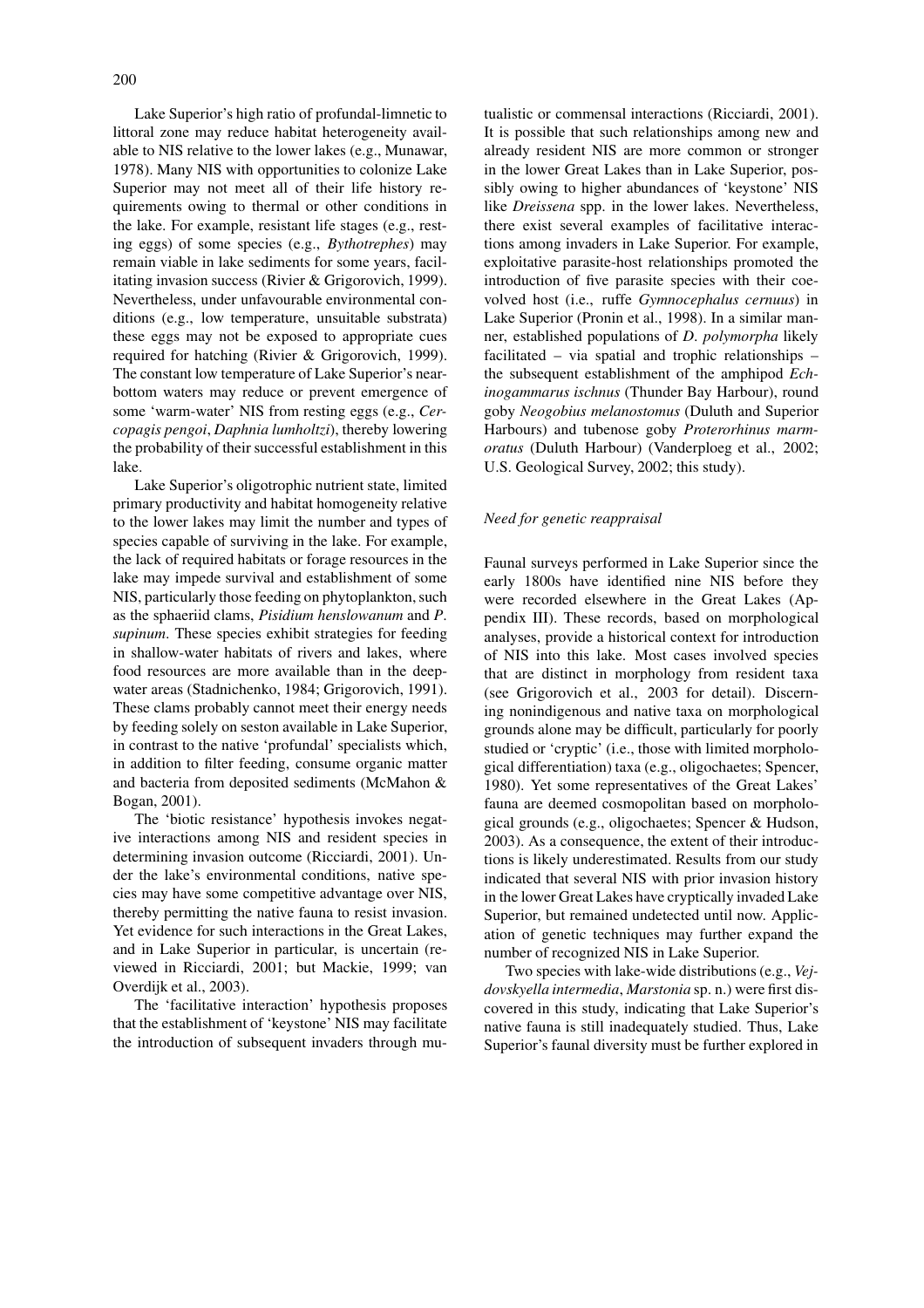order to comprehend the full extent of anthropogenic impacts on the lake ecosystem.

# **Acknowledgements**

We thank Dr R. Hershler for verifying our identification of *Potamopyrgus antipodarum* and for providing information on a previously non-described species of *Marstonia*. Dr T.S. Wood provided helpful comments on identification of bryozoans. Ms N. Macdonald assisted with sample collection. Comments by Drs A. Ricciardi, K. Martens, H. Dumont and an anonymous reviewer improved the manuscript. Financial support from the Michigan Department of Environmental Quality and U.S. Fish and Wildlife Service and the Premier's Research Excellence Award Program (to HJM) is gratefully acknowledged.

#### **References**

- Aquatic Sciences, Inc., 1996. Examination of aquatic nuisance species introductions to the Great Lakes through commercial shipping ballast water and assessment of control options. Phase 1 and 2. Prepared for Canada Coast Guard, Sarnia, Ont. 54 + 55 pp.
- Bailey, S. A., I. C. Duggan, C. D. A. van Overdijk, P. T. Jenkins & H. J. MacIsaac, 2003. Viability of invertebrate diapausing eggs collected from residual ballast sediment. Limnol. Oceanogr. 48: 1701–1710.
- Barton, D. R. & M. Griffiths, 1984. Benthic invertebrates of the nearshore zone of eastern Lake Huron, Georgian Bay and North Channel. J. Great Lakes Res. 10: 407–416.
- Berg, D. J., D. W. Garton, H. J. MacIsaac, V. E. Panov & I. V. Telesh, 2002. Changes in genetic structure of North American *Bythotrephes* populations following invasion from Lake Ladoga, Russia. Freshwat. Biol. 47: 275–282.
- Brinkhurst, R. O. & R. D. Kathman, 1983. A contribution to the taxonomy of the Naididae (Oligochaeta) of North America. Can. J. Zool. 61: 2307–2312.
- Chekanovskaya, O. V., 1962. Aquatic oligochaetes of the fauna of the USSR. Keys to the fauna of the USSR published by the Zoological Institute of the Academy of Sciences of the USSR. 78. Izdatelstvo Akademii Nauk SSSR, Moscow-Leningrad (Russ. SFSR) 411 pp [in Russian].
- Clarke, A. H., 1981. The freshwater molluscs of Canada. National Museums of Canada, Ottawa. 446 pp.
- Claxton, W. T. & G. L. Mackie, 1998. Seasonal and depth variations in gametogenesis and spawning of *Dreissena polymorpha* and *Dreissena bugensis* in eastern Lake Erie. Can. J. Zool. 76: 2010– 2019.
- Colautti, R., 2001. Spatial and temporal analysis of transoceanic shipping vectors to the Great Lakes. Undergraduate thesis, University of Windsor, Windsor (Ont.) 47 pp.
- Colautti, R. I., A. Niimi, C. D. A. van Overdijk, E. L. Mills, K. Holeck & H. J. MacIsaac, 2003. Spatial and temporal analysis of transoceanic shipping vectors to the Great Lakes. In Ruiz, G. M., J. T. Carlton & R. N. Mack (eds), Invasion Species: Vectors and

Management Strategies. Island Press, Washington (D.C.): 227– 246.

- Cook, D. G. & M. G. Johnson, 1974. Benthic macroinvertebrates of the St. Lawrence Great Lakes. J. Fish. Res. Bd Can. 31: 763–782.
- De Melo, R. & P. D. N. Hebert, 1994. A taxonomic reevaluation of North American Bosminidae. Can. J. Zool. 72: 1808–1825.
- Grigorovich, I. A., 1991. On the ecology of molluscs of small rivers in the Dnieper-Donbass Canal system. In Arsan, O. M. (ed.), Hydroecological Problems of Inland Waters of Ukraine. Naukova Dumka, Kiev (Ukraine): 119–128.
- Grigorovich I. A., A. V. Korniushin & H. J. MacIsaac, 2000a. Moitessier's pea clam *Pisidium moitessierianum* (Bivalvia, Sphaeriidae): a cryptogenic mollusc in the Great Lakes. Hydrobiologia 435: 153–165.
- Grigorovich I. A., H. J. MacIsaac, I. K. Rivier, N. V. Aladin & V. E. Panov, 2000b. Comparative biology of the predatory cladoceran *Cercopagis pengoi* from Lake Ontario, Baltic Sea and Caspian Sea. Arch. Hydrobiol. 149: 23–50.
- Grigorovich, I. A., R. I. Colautti, E. L. Mills, K. Holeck, A. Ballert & H. J. MacIsaac. 2003. Ballast-mediated animal introductions in the Laurentian Great Lakes: retrospective and prospective analyses. Can. J. Fish. aquat. Sci. 60: 740–756.
- Hiltunen, J. K. & D. J. Klemm, 1985. Freshwater Naididae (Annelida: Oligochaeta). In Klemm, D. J. (ed.), A Guide to the Freshwater Annelida (Polychaeta, Naidid and Tubificid Oligochaeta, and Hirudinea) of North America. Kendall/Hunt, Dubuque (IA): 24–43.
- Holsinger, J. R., 1976. The freshwater amphipod crustaceans (Gammaridae) of North America. U.S. Environmental Protection Agency, Cincinnati (OH). 89 pp.
- Hrabě, S., 1954. Annelida. In Klič zviřeny ČSR. Prague (Czechoslovakia): 287–320.
- Kathman, R. D. & R. O. Brinkhurst, 1998. Guide to the freshwater oligochaetes of North America. Aquatic Resources Center, College Grove (TN). 264 pp.
- Korniushin, A. V., I. A. Grigorovich & G. L. Mackie, 2001. Taxonomic revision of *Pisidium punctatum* Sterki, 1895 (Bivalvia, Sphaeriidae). Malacologia 43: 337–347.
- Kraft, C., M. Balcer, A. Brooks, J. Jonas, A. H. Miller, H. Pearson & C. W. Ramcharan, 1991. Watching for zebra mussels: Why can't we find them if they're already here? J. Shellfish Res. 10: 257.
- Lake Carriers' Association, 1999. Annual Report. Cleveland, Oh. 37 pp.
- MacIsaac, H. J., I. A. Grigorovich & A. Ricciardi, 2001. Reassessment of species invasion concepts: the Great Lakes basin as a model. Biol. Invasions 3: 405–416.
- MacIsaac, H.J. T.C. Robbins & M.A. Lewis, 2002. Modeling ships' ballast water as invasion threats to the Great Lakes. Can. J. Fish. aquat. Sci. 59: 1245–1256.
- Mackie, G. L., 1999. Ballast water introductions of Mollusca. In Claudi, R. & J. H. Leach (eds), Nonindigenous Freshwater Organisms: Vectors, Biology and Impacts. CRC Press LLC, Boca Raton (FL): 219–254.
- May, B., & J. E. Marsden, 1992. Genetic identification and implications of another invasive species of dreissenid mussel in the Great Lakes. Can. J. Fish. aquat. Sci. 49: 1501–1506.
- McMahon, R. F. & A. E. Bogan, 2001. Mollusca: Bivalvia. In Thorp, J. H. & A. P. Covich (eds), Ecology and Classification of North American Freshwater Invertebrates. 2nd edition. Academic Press, San Diego (CA): 331–429.
- Mills, E. L., J. H. Leach, J. T. Carlton & C. L. Secor, 1993. Exotic species in the Great Lakes: a history of biotic crises and anthropogenic introductions. J. Great Lakes Res. 19: 1–54.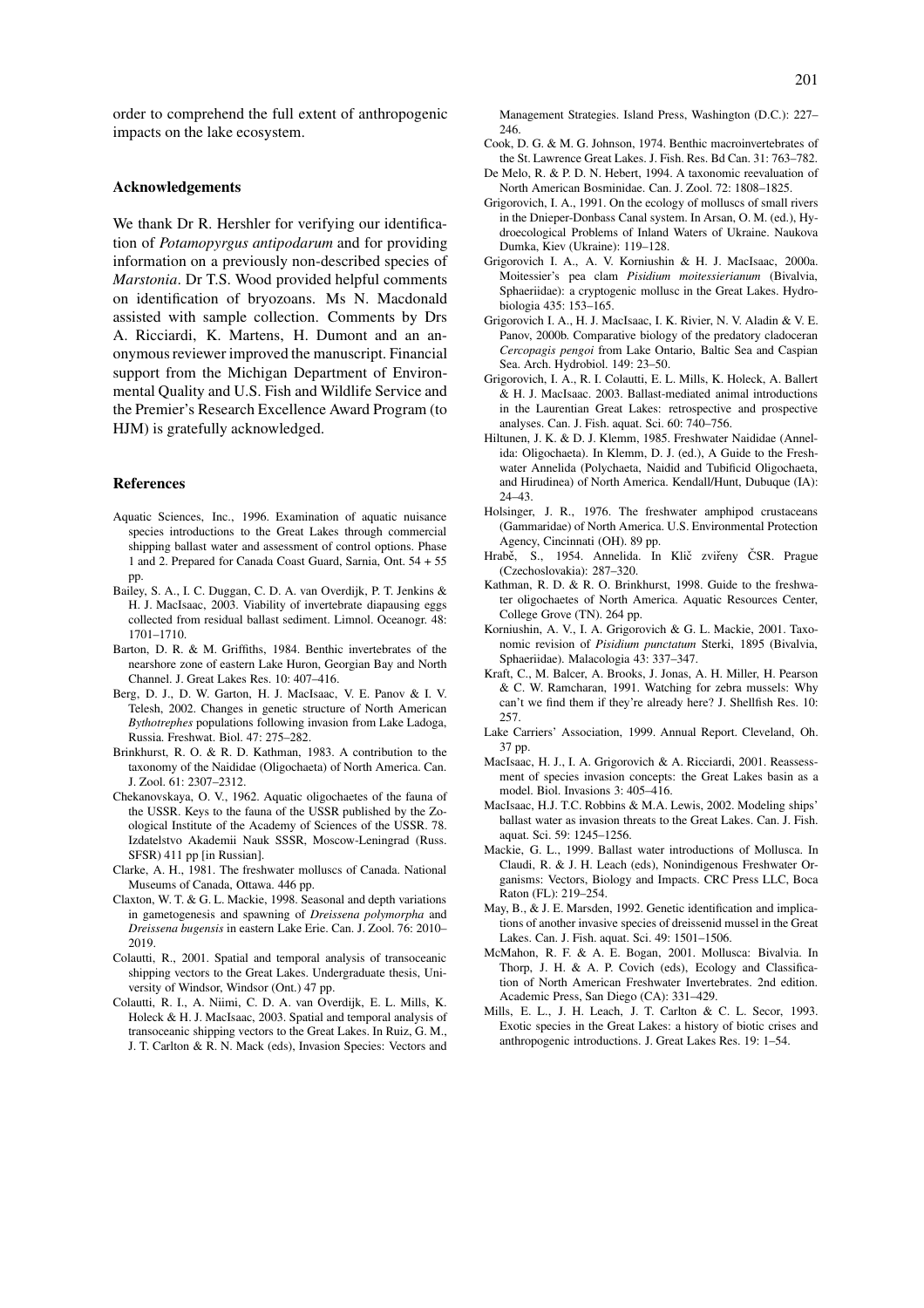- Montz, G. R., 1988. The occurrence of *Ripistes parasita* (Oligochaeta: Naididae) in Minnesota and its implications for benthic sampling. J. N. Am. Benthol. Soc. 7: 160–162.
- Munawar, M. (ed.), 1978. Limnology of Lake Superior. J. Great Lakes Res. 4: 247–554.
- Pronin, N. M., J. H. Selgeby, A. G. Litvinov & S. V. Pronina, 1998. Comparative ecology and parasitic fauna of exotic invaders in the great lakes of the world: the rotan (*Perccottus glehni*) in Lake Baikal and the ruffe (*Gymnocephalus cernuus*) in Lake Superior. Sibirskii ekol. zhurn. 5: 397–406. [in Russian].
- Ricciardi, A., 2001. Facilitative interactions among aquatic invaders: is an 'invasional meltdown' occurring in the Great Lakes? Can. J. Fish. aquat. Sci. 58: 2513–2525.
- Ricciardi, A. & H.J. MacIsaac, 2000. Recent mass invasions of the North American Great Lakes by Ponto-Caspian species. Trends Ecol. Evol. 15: 62–65
- Rivier, I. K. & I. A. Grigorovich, 1999. Biology of *Bythotrephes* Leydig (Crustacea, Cladocera, Onychopoda): Summary of Research. Gidrobiol. zhurn. 35: 13–40.
- Semernoy, V. & T. Timm, 1994. Revision of the Russian *Vejdovskyella* Michaelsen, 1903 (Oligochaeta, Naididae), with a description of four new species from Lake Baikal. Proc. Estonian Acad. Sci. Ecol. 43: 129–148.
- Simpson, K. W. & L. A. Abele, 1984. *Ripistes parasita* (Schmidt) (Oligochaeta: Naididae), a distinctive oligochaete to North America. Freshwat. Invertebrate Biol. 3: 36–41.
- Spencer, D. R., 1980. The aquatic Oligochaeta of the St. Lawrence Great Lakes region. In Brinkhurst, R. O. & D. G. Cook (eds), Aquatic Oligochaete Biology. Proceedings of the First International Symposium on Aquatic Oligochaete Biology. Plenum Press, New York: 115–164.
- Spencer, D. R. & P. L. Hudson, 2003. The Oligochaeta (Annelida, Clitellata) of the St. Lawrence Great Lakes region: an update. J. Great Lakes Res. 29: 89–104.
- Stadnichenko, A. P., 1984. Unionidae. Cycladidae. Fascicle 9. Molluscs. Volume 29. Fauna of Ukraine. Naukova Dumka, Kiev Ukr. SSR). 383 pp. [in Ukrainian].
- Stepien, C. A., C. D. Taylor & K. A. Dabrowska, 2002. Genetic variability and phylogeographical patterns of a nonindigenous species invasion: a comparison of exotic vs. native zebra and quagga mussel populations. J. Evol. Biol. 15: 314–328.
- Stoeckmann, A., 2003. Physiological energetics of Lake Erie dreissenid mussels: a basis for the displacement of *Dreissena polymorpha* by *Dreissena bugensis*. Can. J. Fish. aquat. Sci. 60: 126–134.
- Taylor, D. J. & P. D. N. Hebert, 1993. Cryptic intercontinental hybridization in *Daphnia* (Crustacea): the ghost of introductions past. Proc. r. Soc. Lond. Biol. Sci. 254: 163–168.
- U.S. Geological Survey (Biological Resources Division), 2002. Online (distribution maps).
- http://nas.er.usgs.gov/mollusks/maps/c urrent\_zm\_map.jpg (zebra mussel) http://www.fcsc.usgs.gov/Nonindigenous\_Species/ Zebra\_mussel\_FAQs/Dreissena\_FAQs/dreissena\_faqs.html#Q8 (quagga mussel) http://nas.er.usgs.gov/fishes/images/goby\_map. gif (round goby) http://nas.er.usgs.gov/fishes/images/pr\_marmo. gif (tubenose goby).
- van Overdijk, C. D. A., I. A. Grigorovich, T. Mabee, W. J. Ray, J. J. H. Ciborowski & H. J. MacIsaac, 2003. Microhabitat selection by the invasive amphipod *Echinogammarus ischnus* and native *Gammarus fasciatus* in laboratory experiments and in Lake Erie. Freshwat. Biol. 48: 567–578.
- Vanderploeg, H. A., T. F. Nalepa, D. J. Jude, E. L. Mills, K. Holeck, J. R. Liebig, I. A. Grigorovich & H. Ojaveer, 2002. Dispersal and emerging ecological impacts of Ponto-Caspian species in the Laurentian Great Lakes. Can. J. Fish. aquat. Sci. 59: 1209–1228.
- Witt, J. D. S., P. D. N. Hebert & W. B. Morton, 1997. *Echinogammarus ischnus*: another crustacean invader in the Laurentian Great Lakes basin. Can. J. Fish. aquat. Sci. 54: 264–268.
- Zaranko, D. T., D. G. Farara & F. G. Thompson, 1997. Another exotic mollusc in the Laurentian Great Lakes: the New Zealand native *Potamopyrgus antipodarum* (Gray 1843) (Gastropoda, Hydrobiidae). Can. J. Fish. aquat. Sci. 54: 809–814.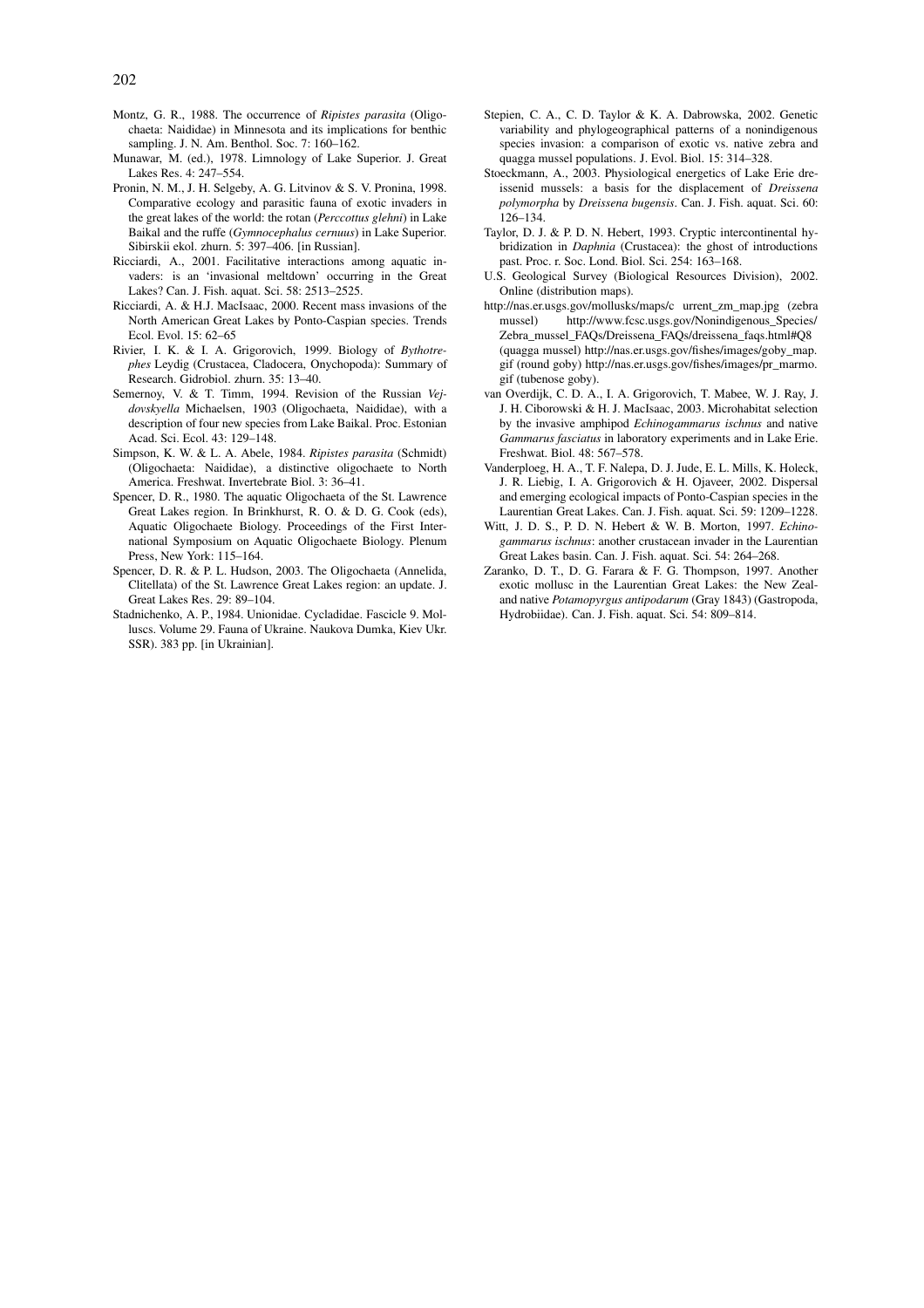| Appendix 1. Zooplankton taxa collected from Lake Superior during June and August 2001, arranged phylogenetically |  |  |  |
|------------------------------------------------------------------------------------------------------------------|--|--|--|
|                                                                                                                  |  |  |  |

| Taxon                          | Marie                    |                          | Sault Ste. Munising Marquette Copper Superior Duluth Thunder Marathon Wawa | Harbor                      |                             |                          | Bay                              |                          |                |
|--------------------------------|--------------------------|--------------------------|----------------------------------------------------------------------------|-----------------------------|-----------------------------|--------------------------|----------------------------------|--------------------------|----------------|
| <b>ROTIFERA</b>                |                          |                          |                                                                            |                             |                             |                          |                                  |                          |                |
| Monogononta                    |                          |                          |                                                                            |                             |                             |                          |                                  |                          |                |
| Ascomorpha ecaudis             |                          |                          | L,                                                                         |                             |                             | $\ddot{}$                |                                  |                          |                |
| Ascomorpha ovalis              | $^{+}$                   | $\overline{a}$           | $\ddot{}$                                                                  | $\ddot{}$                   | ä,                          | ÷,                       | ÷,                               | $\overline{a}$           | ٠              |
| Ascomorpha saltans             | $\overline{a}$           | ä,                       | ٠                                                                          | $\overline{a}$              | ä,                          | $\overline{\phantom{a}}$ | $\ddot{}$                        | $\ddot{}$                | ۰              |
| Asplanchna priodonta           | $+$                      | $\ddot{}$                | $+$                                                                        | $\ddot{}$                   | $+$                         | $\ddot{}$                | $+$                              | $\ddot{}$                | $^+$           |
| <b>Brachionus</b> angularis    | ÷                        | L.                       | ÷                                                                          | ÷                           | $^+$                        | ÷                        | ÷                                | $\overline{a}$           | ۳              |
| <b>Brachionus</b> calyciflorus | L.                       | L.                       | ٠                                                                          | $\pmb{+}$                   | L.                          | ÷                        | $\overline{a}$                   | $\overline{a}$           | L.             |
| Cephalodella gibba             | $^{+}$                   | $\overline{a}$           | $\overline{a}$                                                             | L,                          | ä,                          | $\overline{a}$           |                                  | $\overline{a}$           |                |
| Collotheca ?pelagica           | $+$                      | $\pmb{+}$                | $+$                                                                        | $^+$                        | $\overline{+}$              | $\pmb{+}$                | $^{+}$                           | $\ddot{}$                | $^+$           |
| Conochilus hippocrepis         | $\overline{a}$           | $^+$                     | $+$                                                                        | $\ddot{}$                   | $\ddot{}$                   | ÷,                       | $\,^+$                           |                          |                |
| Conochilus unicornis           | $^{+}$                   | $\ddot{}$                | $+$                                                                        | $\ddot{}$                   | $\ddot{}$                   | $\ddot{}$                | $^{+}$                           | $\,^+$                   | $\ddot{}$      |
| Dicranophorus cf. forcipatus   | $\overline{a}$           | L,                       | L                                                                          | $\overline{a}$              | $\overline{a}$              | ÷,                       | $\pmb{+}$                        |                          |                |
| Encentrum ?saundersiae         | $\overline{a}$           | ä,                       | ٠                                                                          | $\overline{\phantom{a}}$    | $\ddot{}$                   | $\overline{\phantom{a}}$ | $+$                              | ٠                        | ٠              |
| Euchlanis meneta               | $\overline{a}$           | $\ddot{}$                | L,                                                                         | $\overline{a}$              | $\ddot{}$                   | L,                       | $\overline{a}$                   | $\overline{a}$           |                |
| Gastropus hyptopus             | $\overline{a}$           | L.                       | ÷                                                                          | $\ddot{}$                   | $\overline{a}$              | ÷,                       | $+$                              | $\ddot{}$                |                |
| Gastropus stylifer             | $\pmb{+}$                | $\pmb{+}$                | ٠                                                                          | $\ddot{}$                   | $\overline{a}$              | L.                       | $\overline{a}$                   | ÷                        | $\pmb{+}$      |
| Kellicottia longispina         | $^{+}$                   | $\,{}^+$                 | $\overline{+}$                                                             | $\pmb{+}$                   | $\,^+$                      | $\pmb{+}$                | $\ddot{}$                        | $\ddot{}$                | $\pmb{+}$      |
| Keratella cochlearis           | $\pmb{+}$                | $\pmb{+}$                | $\pmb{+}$                                                                  | $^+$                        | $\overline{+}$              | $^+$                     | $\,^+$                           | $\ddot{}$                | $^+$           |
| Keratella crassa               | $+$                      | $\overline{+}$           | $\ddot{}$                                                                  | $\overline{+}$              | $\overline{+}$              | $\ddot{}$                | $^{+}$                           | $^+$                     | $^+$           |
| Keratella earlinae             | $\overline{a}$           | $\ddot{}$                | $\overline{+}$                                                             | $\overline{+}$              | $\ddot{}$                   | $\overline{+}$           | $+$                              | $\ddot{}$                | $\ddot{}$      |
| Keratella hiemalis             | L,                       | $\overline{a}$           | $\overline{a}$                                                             | $\overline{a}$              |                             | ÷,                       |                                  | L,                       |                |
|                                | L,                       | L,                       | L,                                                                         |                             | $\ddot{}$<br>$\overline{a}$ |                          |                                  | L,                       |                |
| Keratella quadrata             | $\overline{a}$           |                          | L                                                                          | $\pmb{+}$<br>$\overline{a}$ |                             | $\pmb{+}$<br>÷,          | $\,^+$                           |                          |                |
| Lecane bulla                   |                          |                          |                                                                            |                             | $\ddot{}$                   |                          |                                  |                          |                |
| Lecane cf. copeis              | $\overline{a}$           | L.                       | ÷,                                                                         | $\overline{a}$              | $\overline{a}$              | ÷,                       | $+$                              | $\overline{a}$           | ٠              |
| Lecane cf. depressa            | $\overline{a}$           | L                        | L,                                                                         | $\ddot{}$                   | ä,                          | ÷,                       | $\overline{a}$                   | $\overline{a}$           | ٠              |
| Lecane lunaris                 | $\overline{\phantom{a}}$ | ۰                        | ٠                                                                          | $\overline{a}$              | ۰                           | $\overline{\phantom{a}}$ | $\overline{\phantom{a}}$         | $\overline{a}$           | $^+$           |
| Notholca foliacea              | L.                       | $\pmb{+}$                | $^+$                                                                       | $\overline{a}$              | $^+$                        | $^+$                     | $\,^+$                           | $\ddot{}$                | L.             |
| Notholca laurentiae            | ÷                        | $\overline{a}$           | $\ddot{}$                                                                  | $\pmb{+}$                   | $\overline{a}$              | ÷                        | $\,^+$                           | $\pmb{+}$                | $\overline{a}$ |
| Notholca squamula              | $\overline{a}$           | $\pmb{+}$                | $\ddot{}$                                                                  | $\overline{+}$              | $\ddot{}$                   | $\overline{+}$           | $+$                              | $\ddot{}$                | $\pmb{+}$      |
| Notommata copeus               | $\overline{a}$           | $\overline{\phantom{0}}$ | $\overline{a}$                                                             | $\overline{a}$              | $\overline{\phantom{0}}$    | $\overline{+}$           |                                  | $\overline{a}$           |                |
| Platyias quadricornis          | L,                       | L,                       | L,                                                                         | $\overline{a}$              | L,                          | ÷,                       | $\ddot{}$                        | $\overline{a}$           |                |
| Ploesoma hudsoni               | $\overline{a}$           | $\pmb{+}$                | L                                                                          | $\overline{a}$              | $\ddot{}$                   | $\ddot{}$                | $\,^+$                           | $\overline{+}$           | $\pmb{+}$      |
| Ploesoma truncatum             | $^{+}$                   | $\ddot{}$                | $+$                                                                        |                             | $\ddot{}$                   | $\ddot{}$                | $\ddot{}$                        | $\ddot{}$                | $^+$           |
| Polyarthra dolichoptera        |                          |                          |                                                                            | $\ddot{}$                   |                             |                          |                                  |                          |                |
| Polyarthra major               | $\ddot{}$                | $^{+}$                   | $\ddot{}$                                                                  | $\ddot{}$                   | $\ddot{}$                   | $\ddot{}$                | $\ddot{}$                        | $\ddot{}$                | $\ddot{}$      |
| Proales ?sordida               | $+$                      | L                        | L.                                                                         | $\overline{a}$              | ä,                          | L,                       | $\overline{a}$                   | $\overline{a}$           |                |
| Stephanoceros ?fimbriatus      | $^{+}$                   | L.                       | ÷.                                                                         | ٠                           | ٠                           | ÷                        | ÷                                | ٠                        |                |
| Synchaeta asymmetrica          | $\overline{a}$           | $\ddot{}$                | $+$                                                                        | ÷                           | $\ddot{}$                   | $\pmb{+}$                | $^{+}$                           | $\ddot{}$                | $\overline{+}$ |
| Synchaeta grandis              | $\overline{a}$           | $\pmb{+}$                | $\ddot{}$                                                                  | $\overline{a}$              | $\overline{a}$              | $\overline{a}$           | $\begin{array}{c} + \end{array}$ | $\overline{\phantom{a}}$ | ä,             |
| Synchaeta lackowitziana        | $\,^+$                   | $^+$                     | $\ddot{}$                                                                  | $\pmb{+}$                   | $\ddot{}$                   | $^+$                     | $\ddot{}$                        | $\overline{+}$           | $\ddot{}$      |
| Synchaeta stylata              | $\ddot{}$                | $\pmb{+}$                | $\ddot{}$                                                                  | $\ddot{}$                   | $\ddot{}$                   | $\ddot{}$                | $\ddot{}$                        | $\ddot{}$                | $\pmb{+}$      |
| Trichocerca cf. cylindrica     | $\overline{a}$           | $\overline{a}$           | ÷,                                                                         | $\ddot{}$                   | $\overline{a}$              | ÷,                       | $\overline{a}$                   |                          |                |
| Trichocerca cf. mucosa         | $\overline{a}$           | $\overline{a}$           | L,                                                                         | $\overline{a}$              | L,                          | $\ddot{}$                | $^{+}$                           | L,                       |                |
| Trichocerca multicrinis        | L,                       | $\overline{a}$           | L                                                                          | $\overline{a}$              | $\ddot{}$                   | $\ddot{}$                | L,                               |                          |                |
| Trichocerca porcellus          | $^{+}$                   | $\overline{a}$           | L,                                                                         | $\overline{a}$              | ÷.                          | $\ddot{}$                | $\ddot{}$                        |                          |                |
| Trichocerca pusilla            | $\overline{a}$           | L.                       | L.                                                                         | $\ddot{}$                   | $+$                         | $\ddot{}$                | ÷                                |                          |                |
| Trichocerca sp.                | ÷,                       | L,                       | L                                                                          | $\overline{a}$              | $\ddot{}$                   | ÷,                       | $\overline{a}$                   | $\overline{a}$           | $\ddot{}$      |
| Trichotria pocillum            | $\overline{a}$           | L.                       | ÷.                                                                         | $\overline{a}$              | $\ddot{}$                   | $\overline{\phantom{a}}$ | $\overline{a}$                   | $\overline{a}$           |                |
| Trichotria tetractis           | $\ddot{}$                | $\overline{a}$           |                                                                            | $\overline{a}$              | $\overline{a}$              | ÷                        |                                  | $\overline{a}$           |                |
| Bdelloidea, unidentified       | $\overline{a}$           | $^{+}$                   |                                                                            | L,                          | ä,                          | $\ddot{}$                | $\ddot{}$                        | $\overline{+}$           | $\ddot{}$      |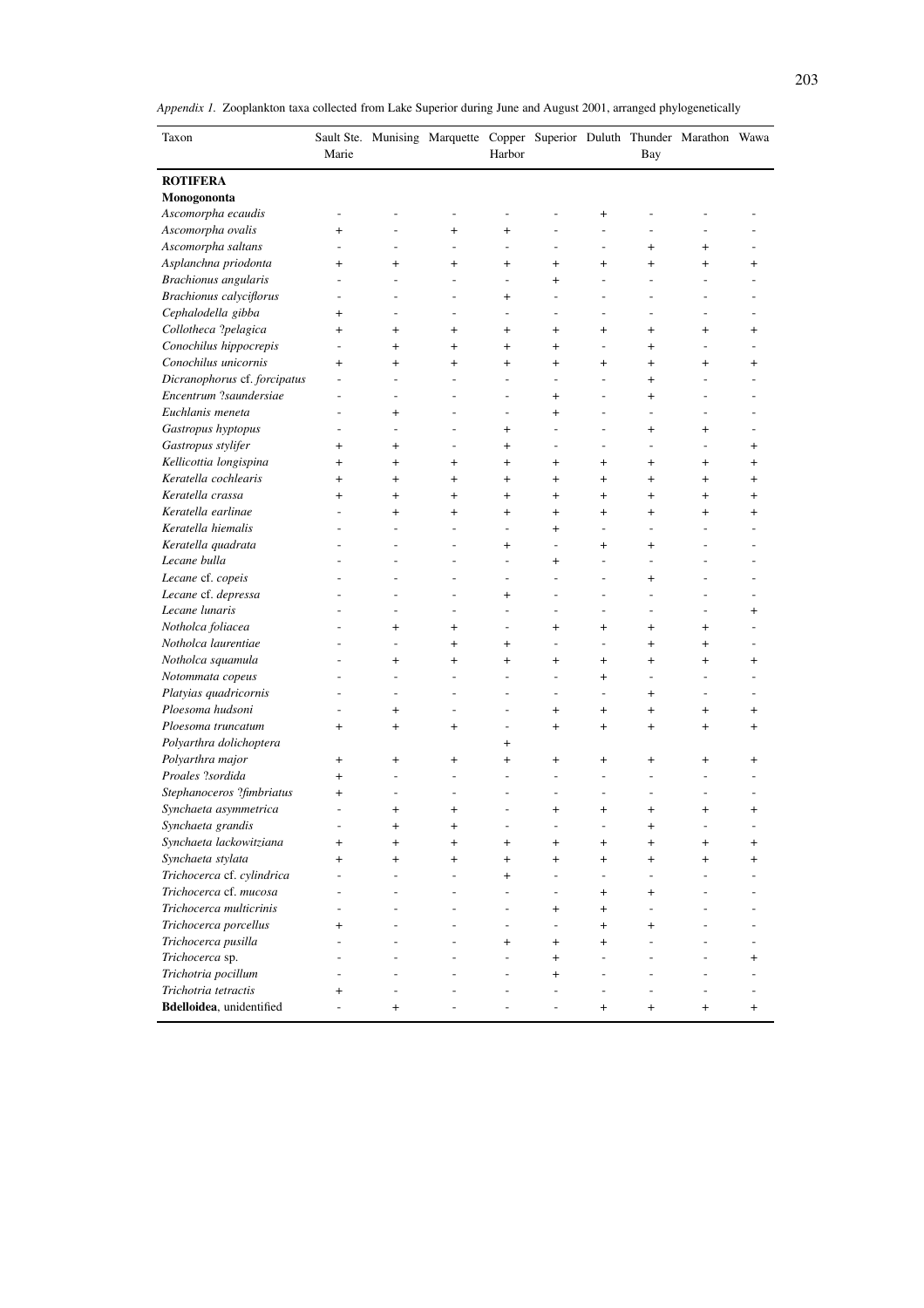| <b>ARTHROPODA</b>            |                              |                          |                |                              |                          |                                  |                              |                          |                          |
|------------------------------|------------------------------|--------------------------|----------------|------------------------------|--------------------------|----------------------------------|------------------------------|--------------------------|--------------------------|
| <b>Branchiopoda</b>          |                              |                          |                |                              |                          |                                  |                              |                          |                          |
| Alona (Biapertura) affinis   |                              |                          |                |                              |                          | $\ddot{}$                        |                              |                          |                          |
| Alona ?costata               |                              | ä,                       | $\ddot{}$      | ٠                            | $\overline{\phantom{a}}$ | ÷,                               | ٠                            |                          |                          |
| Alona guttata                |                              |                          | $\overline{a}$ | $\overline{a}$               | $\overline{a}$           | $\overline{a}$                   |                              | $\ddot{}$                |                          |
| Alona ?rectangula            |                              | $\overline{a}$           | L,             | $\overline{a}$               | $\ddot{}$                | ٠                                |                              | $\overline{a}$           |                          |
| Alona sp.                    | $\pmb{+}$                    | $\overline{+}$           | L,             | $\ddot{}$                    | Ĭ.                       |                                  |                              | $\ddot{}$                |                          |
| Alona (Biapertura) sp.       |                              | L.                       | $\overline{+}$ | ÷                            | L.                       | ٠                                | ÷.                           | $\ddot{}$                |                          |
| Anchistropus emaginatus      |                              | ä,                       | L,             | $\sim$                       | $\ddot{}$                | ÷,                               | ٠                            | $\overline{a}$           |                          |
| Bosmina coregoni §           |                              | $\overline{a}$           | $\overline{a}$ | $\overline{\phantom{a}}$     | $\overline{+}$           | $\ddot{}$                        |                              |                          |                          |
| Bosmina liederi              | $\ddot{}$                    | $\ddot{}$                | $\overline{+}$ | $\ddot{}$                    | $\ddot{}$                | $\ddot{}$                        | $\ddot{}$                    | $\ddot{}$                | $^{+}$                   |
| Bythotrephes longimanus §    | $^+$                         | $\ddot{}$                | $\overline{+}$ | $\ddot{}$                    | $\ddot{}$                | $\ddot{}$                        | $\ddot{}$                    | $\ddot{}$                | $\pmb{+}$                |
| Camptocercus rectirostris    |                              | ÷                        | L,             | $\sim$                       | $\overline{a}$           | $\overline{a}$                   | ÷                            | $\ddot{}$                |                          |
| Ceriodaphnia lacustris       |                              | $\overline{\phantom{0}}$ | $\overline{a}$ | $\qquad \qquad \blacksquare$ | $\pmb{+}$                | $\overline{a}$                   | L,                           |                          | $\pmb{+}$                |
| Ceriodaphnia pulchella       |                              | $\overline{a}$           | L,             | $\overline{a}$               | $^+$                     | $\ddot{}$                        | ÷                            | $\overline{a}$           |                          |
| Chydorus gibbus              |                              | $\overline{+}$           | $\overline{+}$ | ÷,                           | $\overline{+}$           | $\ddot{}$                        | $\overline{+}$               | $\ddot{}$                | $\pmb{+}$                |
| Chydorus ?sphaericus         | $+$                          | $\ddot{}$                | $\overline{a}$ | $\ddot{}$                    | $\overline{\phantom{0}}$ | $\ddot{}$                        | L,                           |                          | $\pmb{+}$                |
| Chydorus sp.                 |                              | $^{+}$                   | $\ddot{}$      | $\overline{\phantom{a}}$     | $^{+}$                   | $+$                              | $^{+}$                       | $\overline{a}$           |                          |
| Daphnia mendotae             | $+$                          | $+$                      | $\overline{a}$ | $\ddot{}$                    | $+$                      | $\ddot{}$                        | $\ddot{}$                    | $+$                      | $\pmb{+}$                |
| Daphnia retrocurva           |                              | $\ddot{}$                | L,             | $\ddot{}$                    | $\ddot{}$                | $\ddot{}$                        | $\ddot{}$                    | $^{+}$                   | $\pmb{+}$                |
| Diaphanosoma birgei          |                              | $\overline{+}$           | L,             | $\overline{a}$               | $\overline{+}$           | $\ddot{}$                        |                              |                          |                          |
| Eurycercus lamellatus        | ٠                            | $\sim$                   | $^+$           | $\overline{\phantom{a}}$     | L,                       | $\ddot{}$                        | ÷,                           | $\overline{a}$           | ÷.                       |
| Holopedilum gibberum         | $\ddot{}$                    | $\ddot{}$                | $\overline{+}$ | $\ddot{}$                    | $\ddot{}$                | $\ddot{}$                        | $\ddot{}$                    | $\ddot{}$                | $^{+}$                   |
| Ilyocryptus sordidus         |                              | $\overline{\phantom{0}}$ | $\overline{+}$ | $\qquad \qquad \blacksquare$ | $^+$                     | $\overline{\phantom{a}}$         |                              |                          |                          |
| Leptodora kindti             |                              | $\ddot{}$                | L,             | $\overline{a}$               | $\ddot{}$                | $\ddot{}$                        | $\ddot{}$                    |                          |                          |
| Leydigia quadrangularis      |                              |                          | Ĭ.             | $\overline{a}$               | $\overline{+}$           | L,                               |                              |                          |                          |
| Monospilus dispar            |                              | L.                       | L.             | ÷                            | $\ddot{}$                | $\ddot{}$                        | $\ddot{}$                    |                          | ٠                        |
| Polyphemus pediculus         | $\,^+$                       | $\overline{a}$           | Ĭ.             | ÷,                           | $\overline{a}$           | L,                               |                              |                          |                          |
| Rhynchotalona falcata        |                              | ÷                        | $\overline{+}$ | ÷.                           | L.                       | ٠                                |                              |                          |                          |
| Scapholeberis kingi          |                              | $^{+}$                   | L,             | $\overline{\phantom{a}}$     | L,                       | ÷,                               |                              |                          |                          |
| Maxillopoda                  |                              |                          |                |                              |                          |                                  |                              |                          |                          |
| Acanthocyclops brevispinosus |                              |                          |                | ٠                            | $\overline{+}$           | $\ddot{}$                        | ٠                            |                          |                          |
| Acanthocyclops robustus      |                              |                          |                | $\overline{a}$               | $\overline{+}$           | $\ddot{}$                        | $^+$                         |                          |                          |
| Attheyella nordenskioldi     |                              | $\overline{a}$           | L.             | ÷                            | L,                       | $\overline{a}$                   | $^+$                         |                          |                          |
| Canthocamptus robertcokeri   |                              |                          | $\overline{a}$ | ÷,                           | Ĭ.                       | $\begin{array}{c} + \end{array}$ | L,                           |                          |                          |
| Canthocamptus staphylinoides |                              | ÷                        | $\overline{+}$ | $\sim$                       | L.                       | ÷                                | ÷                            |                          |                          |
| Diacyclops thomasi           | $\ddot{}$                    | $\ddot{}$                | $\ddot{}$      | $\ddot{}$                    | $^{+}$                   | $\ddot{}$                        | $\ddot{}$                    | $\ddot{}$                | $^{+}$                   |
| Epischura lacustris          | $\overline{+}$               | $+$                      | $\ddot{}$      | $+$                          | $\ddot{}$                | $\ddot{}$                        | $\ddot{}$                    | $\ddot{}$                | $\pmb{+}$                |
| Ergasilus sp.                | ٠                            | $\overline{a}$           | L,             | $\overline{\phantom{a}}$     | $^{+}$                   | L,                               | ÷,                           |                          | $\overline{\phantom{a}}$ |
| Eucyclops elegans            |                              |                          |                |                              |                          |                                  |                              |                          |                          |
| Harpacticoida, unidentified  |                              |                          | $\overline{a}$ | $\overline{\phantom{a}}$     | $\pmb{+}$                | $^{+}$                           | $\qquad \qquad \blacksquare$ | $\overline{\phantom{a}}$ |                          |
| Leptodiaptomus sicilis       | $\overline{+}$               | $^{+}$                   | $\pmb{+}$      | $^{+}$                       | $^{+}$                   | $+$                              | $^{+}$                       | $\ddot{}$                | $\pmb{+}$                |
| Limnocalanus macrurus        | $\ddot{}$                    | $+$                      | $\overline{+}$ | $+$                          | $\ddot{}$                | $+$                              | $\ddot{}$                    | $+$                      | $\overline{+}$           |
| Mesocyclops edax             |                              |                          |                | $\ddot{}$                    | $\ddot{}$                | $+$                              | $\ddot{}$                    | $\ddot{}$                |                          |
| Microcyclops rubellus        |                              |                          |                |                              | $^{+}$                   |                                  |                              |                          |                          |
| <b>MOLLUSCA</b>              |                              |                          |                |                              |                          |                                  |                              |                          |                          |
| <b>Bivalvia</b>              |                              |                          |                |                              |                          |                                  |                              |                          |                          |
| Dreissena veligers §         | $\qquad \qquad \blacksquare$ |                          | L,             | $\overline{\phantom{a}}$     | $\ddot{}$                | $^{+}$                           | $\overline{a}$               |                          |                          |
| <b>Total</b>                 | $28\,$                       | 36                       | 33             | 33                           | 54                       | 49                               | 44                           | 34                       | 30                       |

Note: Nonindigenous species are marked with §. Presence of species is indicated by +.

l,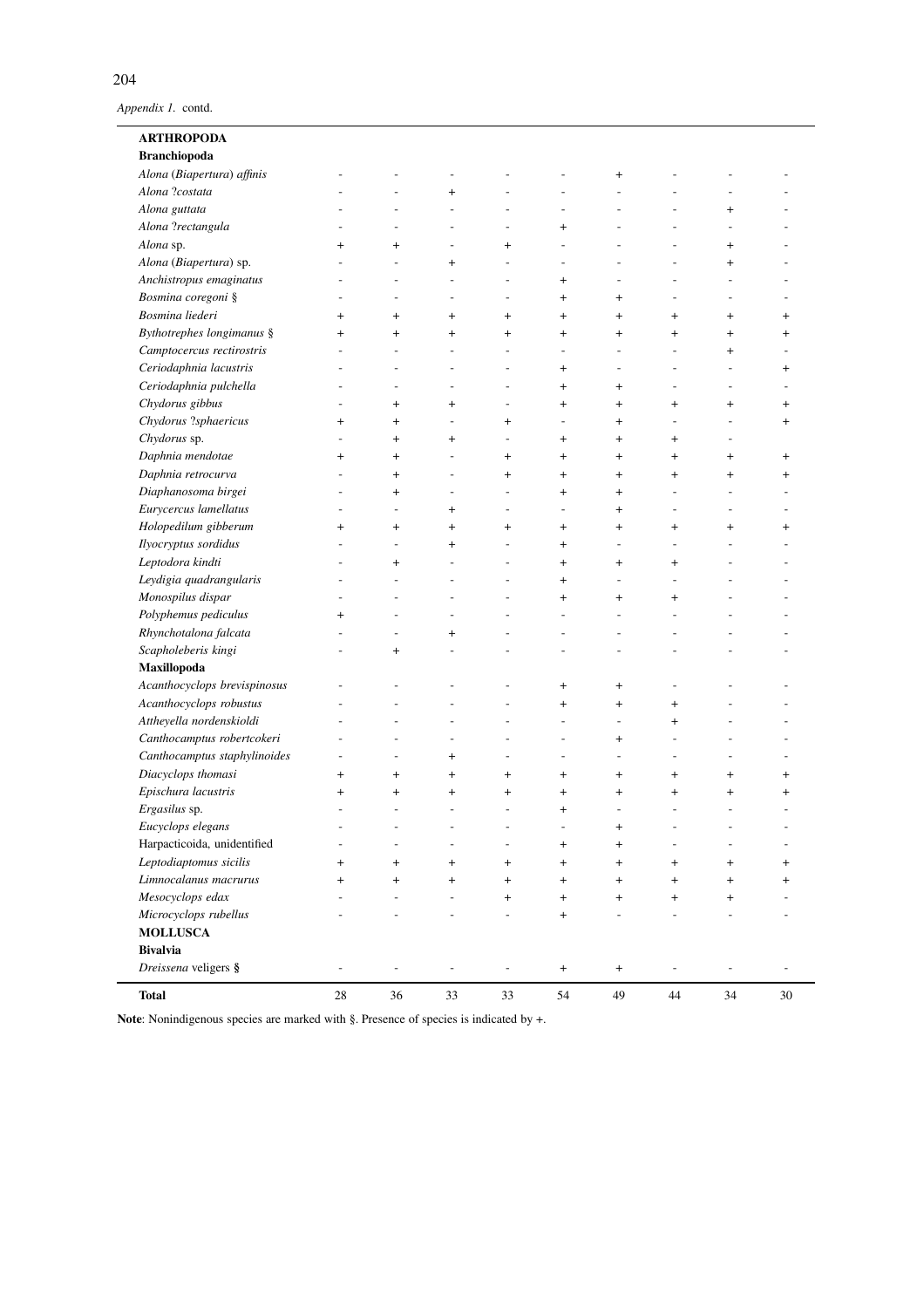| Appendix 2. Benthic and near-bottom taxa collected from Lake Superior during June and August 2001, arranged phylogenetically |
|------------------------------------------------------------------------------------------------------------------------------|
|------------------------------------------------------------------------------------------------------------------------------|

| Taxon                             | Sault Ste.<br>Marie | Munising       | Marquette                | Copper<br>Harbor | Superior       | Duluth                   | Thunder<br><b>Bay</b>            | Marathon       | Wawa      |
|-----------------------------------|---------------------|----------------|--------------------------|------------------|----------------|--------------------------|----------------------------------|----------------|-----------|
| <b>PORIFERA</b>                   |                     |                |                          |                  |                |                          |                                  |                |           |
| Demospongiae, unidentified        |                     |                |                          |                  |                | $+$                      |                                  |                |           |
| <b>CNIDARIA</b>                   |                     |                |                          |                  |                |                          |                                  |                |           |
| Hydrozoa                          |                     |                |                          |                  |                |                          |                                  |                |           |
| Cordylophora caspia §             |                     |                |                          |                  |                | $\ddot{}$                |                                  |                |           |
| Hydra sp.                         |                     |                |                          |                  |                | $\ddot{}$                |                                  |                |           |
| <b>PLATYHELMINTHES</b>            |                     |                |                          |                  |                |                          |                                  |                |           |
| Turbellaria, unidentified         |                     |                | $^{+}$                   |                  | $\overline{+}$ |                          |                                  | $\ddot{}$      |           |
| Mesostoma sp.                     |                     | ÷              | $\overline{\phantom{a}}$ | $\ddot{}$        | ÷              |                          |                                  | $\overline{a}$ |           |
| <b>NEMATODA</b>                   |                     |                |                          |                  |                |                          |                                  |                |           |
| Unidentified                      | $\ddot{}$           | $\overline{+}$ | $\ddot{}$                | $\ddot{}$        | $^{+}$         | $\ddot{}$                | $\ddot{}$                        | $\ddot{}$      |           |
| <b>BRYOZOA</b>                    |                     |                |                          |                  |                |                          |                                  |                |           |
| Phylactolaemata                   |                     |                |                          |                  |                |                          |                                  |                |           |
| Cristatella mucedo                |                     | $\,^+$         |                          |                  |                |                          |                                  |                | $\pmb{+}$ |
| Lophopodella carteri §            | $+$                 |                |                          |                  |                |                          |                                  |                |           |
| Paludicella articulata            | $\ddot{}$           | ٠              |                          |                  |                | $\ddot{}$                | $\ddot{}$                        |                |           |
| Pectinatella magnifica            | $\overline{a}$      |                |                          |                  | $\ddot{}$      |                          |                                  |                |           |
| Plumatella emarginata             | $\overline{a}$      | Ē,             |                          |                  | $\ddot{}$      | $\ddot{}$                |                                  |                |           |
| Plumatella sp.                    | $\ddot{}$           | $^{+}$         | $^{+}$                   |                  | $\overline{+}$ | $\ddot{}$                | $\ddot{}$                        |                |           |
| ?Pottsiella erecta                | $\ddot{}$           | ä,             | ÷                        |                  | ÷              | $\overline{\phantom{a}}$ |                                  |                |           |
| <b>ANNELIDA</b>                   |                     |                |                          |                  |                |                          |                                  |                |           |
|                                   |                     |                |                          |                  |                |                          |                                  |                |           |
| Polychaeta<br>Manayunkia speciosa |                     |                |                          |                  |                |                          |                                  |                |           |
|                                   |                     |                |                          |                  |                |                          | $\ddot{}$                        |                |           |
| Serpulidae, unidentified          |                     |                |                          |                  |                |                          | $\begin{array}{c} + \end{array}$ |                |           |
| Aphanoneura                       |                     |                |                          |                  |                |                          |                                  |                |           |
| Aeolosoma sp.                     | $\ddot{}$           |                |                          |                  |                |                          |                                  |                |           |
| Oligochaeta                       |                     |                |                          |                  |                |                          |                                  |                |           |
| Arcteonais lomondi, CMN           | $\ddot{}$           | $^{+}$         | $\ddot{}$                | $\ddot{}$        |                |                          | $\ddot{}$                        |                |           |
| Aulodrilus limnobius, CMN         |                     |                |                          | $\ddot{}$        |                | $\overline{+}$           |                                  |                |           |
| Aulodrilus pigueti, CMN           |                     | ٠              | $\overline{\phantom{a}}$ | ٠                | $\ddot{}$      | $\overline{\phantom{a}}$ | ٠                                |                |           |
| Aulodrilus pluriseta, CMN         |                     |                |                          |                  | $\ddot{}$      | $\ddot{}$                |                                  |                |           |
| Chaetogaster diaphanus            |                     |                |                          | $\overline{a}$   | $\overline{a}$ | $\overline{+}$           |                                  |                |           |
| Chaetogaster sp.                  |                     |                |                          |                  |                | $\ddot{}$                |                                  |                |           |
| Dero digitata                     |                     |                |                          | $\overline{a}$   |                | $\ddot{}$                |                                  |                |           |
| Eiseniella tetraedra              |                     |                |                          | $\ddot{}$        |                |                          |                                  | $\ddot{}$      |           |
| Enchytraeidae, unidentified       |                     |                |                          | $\overline{a}$   |                |                          | $\ddot{}$                        |                |           |
| Limnodrilus hoffmeisteri, CMN     |                     |                |                          |                  |                |                          |                                  |                |           |
| Limnodrilus maumeensis, CMN       |                     | $\,^+$         |                          |                  |                |                          |                                  |                |           |
| Limnodrilus profundicola          |                     |                |                          |                  |                | $\overline{+}$           |                                  |                |           |
| Limnodrilus udekemianus, CMN      |                     |                |                          |                  |                | $\ddot{}$                | $\begin{array}{c} + \end{array}$ |                |           |
| Lumbriculus variegatus, CMN       |                     |                |                          |                  |                |                          | $\ddot{}$                        |                |           |
| Mesenchytraeus sp.                |                     |                |                          |                  |                |                          | $\ddot{}$                        |                |           |
| Naididae, unidentified            |                     |                |                          | $\ddot{}$        |                | $\ddot{}$                |                                  | $^{+}$         |           |
| Nais elinguis                     |                     |                |                          | $\ddot{}$        |                |                          |                                  |                |           |
| Nais pardalis                     |                     |                |                          | $^{+}$           |                |                          |                                  |                |           |
| Nais pseudobtusa                  |                     |                |                          | $^{+}$           |                |                          |                                  |                |           |
| Nais variabilis                   |                     |                |                          | $\overline{+}$   |                | $\ddot{}$                |                                  |                |           |
| Ophidonais serpentina             |                     |                |                          |                  |                |                          | $\,^+$                           |                |           |
| Piguetiella michiganensis         |                     |                |                          |                  |                | $\ddot{}$                |                                  |                |           |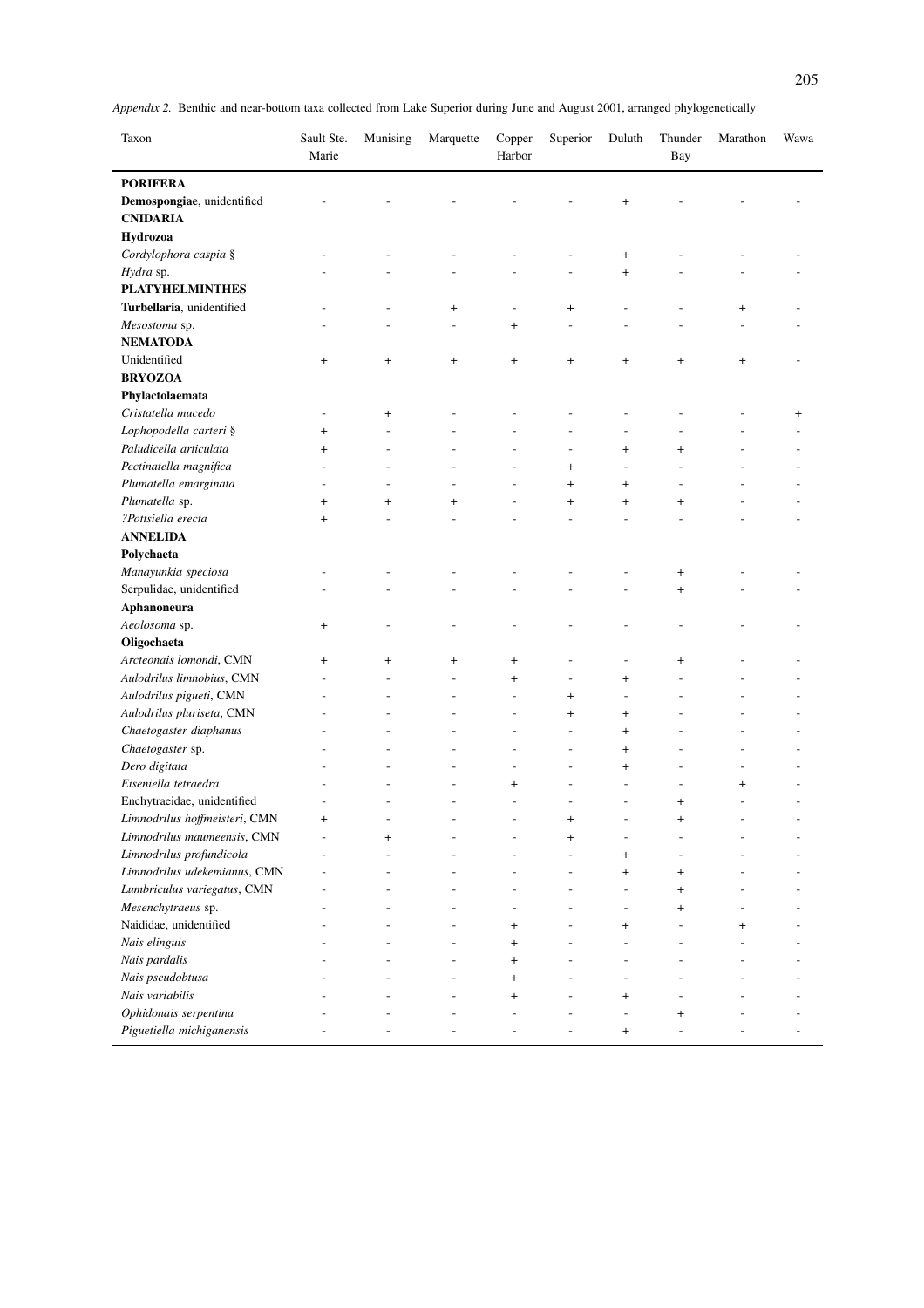*Appendix 2.* contd.

| Potamothrix moldaviensis §                            |                | $\pmb{+}$                        | $\pmb{+}$       |                              | $\pmb{+}$                | $\pmb{+}$                                      | $\pmb{+}$                          |                |                          |
|-------------------------------------------------------|----------------|----------------------------------|-----------------|------------------------------|--------------------------|------------------------------------------------|------------------------------------|----------------|--------------------------|
| Potamothrix vejdovskyi §                              |                | L.                               | L,              | L,                           | ÷                        | $\overline{\phantom{a}}$                       | $\ddot{}$                          |                |                          |
| Pristina breviseta                                    |                | $\overline{a}$                   | L,              | $\overline{a}$               | L,                       | $\overline{a}$                                 | $\ddot{}$                          |                |                          |
| Pristina sp.                                          |                | L.                               | L,              | $\overline{\phantom{a}}$     | ÷                        | $\overline{\phantom{a}}$                       | $\ddot{}$                          |                | $\sim$                   |
| Ripistes parasita §, CMN                              |                | L,                               | $\overline{+}$  | $^{+}$                       | $\overline{a}$           | $\ddot{}$                                      | $\overline{+}$                     |                | $\overline{+}$           |
| Slavina appendiculata, CMN                            |                | $\overline{\phantom{0}}$         | $\overline{a}$  | $\qquad \qquad \blacksquare$ | $\overline{a}$           | $\pm$                                          | $\ddot{}$                          |                | $\overline{\phantom{a}}$ |
| Spirosperma ferox §, CMN                              | $\ddot{}$      | $\ddot{}$                        | $\ddot{}$       | $\ddot{}$                    | $\ddot{}$                | $\ddot{}$                                      | $\ddot{}$                          | $\ddot{}$      | $\overline{\phantom{a}}$ |
| Spirosperma nikolskyi                                 |                | $\overline{\phantom{0}}$         | $\overline{a}$  | $\ddot{}$                    | $\overline{a}$           | $\overline{a}$                                 | $\qquad \qquad \blacksquare$       |                |                          |
| Stylaria lacustris                                    | ٠              | $\overline{\phantom{a}}$         | L,              | $\ddot{}$                    | $\overline{\phantom{a}}$ | $\overline{\phantom{a}}$                       | $\pmb{+}$                          | ÷.             | $\sim$                   |
| Stylodrilus heringianus §                             | $\overline{+}$ | $\overline{+}$                   | $\overline{+}$  | $\ddot{}$                    | $\ddot{}$                | $\begin{array}{c} + \end{array}$               | $\overline{+}$                     | $\ddot{}$      | $\,^+$                   |
| Tasserkidrilus kessleri, CMN                          | $\ddot{}$      | $\ddot{}$                        | ÷.              | $\overline{a}$               | ÷                        | $\ddot{}$                                      | $\ddot{}$                          | $\ddot{}$      | $\overline{a}$           |
| Tubifex ignotus, CMN                                  | L,             | $\overline{a}$                   | L,              | $\overline{a}$               | $\ddot{}$                | $\overline{a}$                                 | $\overline{+}$                     | $^{+}$         | $\overline{\phantom{a}}$ |
| Tubifex tubifex                                       |                | $\ddot{}$                        |                 | $\overline{a}$               | $\ddot{}$                | $\ddot{}$                                      | $\ddot{}$                          |                |                          |
| Tubifex sp.                                           | ٠              | $\ddot{}$                        |                 | L,                           | $\ddot{}$                | $\overline{a}$                                 | $^{+}$                             | ٠              | ٠                        |
| Tubificidae with hair chaetae,                        |                |                                  |                 |                              |                          |                                                |                                    |                |                          |
| unidentified                                          | $^{+}$         | ۰                                |                 | $\overline{+}$               | $\ddot{}$                | $\ddot{}$                                      | $\overline{+}$                     | $\ddot{}$      | ٠                        |
| Tubificidae without hair                              |                |                                  |                 |                              |                          |                                                |                                    |                |                          |
| chaetae, unidentified                                 |                |                                  |                 | L,                           |                          |                                                |                                    | ÷              | $\overline{a}$           |
| Quistadrilus multisetosus                             | $\ddot{}$      | $\ddot{}$                        |                 |                              | $\ddot{}$                | $\ddot{}$<br>$\overline{a}$                    | $\pmb{+}$                          |                |                          |
| Uncinais uncinata, CMN                                |                |                                  |                 | $\overline{a}$               |                          |                                                | $\overline{+}$                     |                |                          |
|                                                       | ٠              | $\overline{a}$<br>$\overline{a}$ | $\ddot{}$<br>L, | $\overline{a}$               | L.                       | $\qquad \qquad \blacksquare$<br>$\overline{a}$ | $\ddot{}$                          | $^{+}$         | $\sim$                   |
| Varichaetadrilus angustipenis<br>Vejdovskyella comata |                |                                  |                 | $\overline{a}$               |                          |                                                | $^{+}$<br>$\overline{\phantom{0}}$ |                |                          |
|                                                       |                | L.                               |                 |                              |                          | $\overline{+}$                                 |                                    |                | $\overline{a}$           |
| Vejdovskyella intermedia, CMN                         | $\ddot{}$      |                                  |                 | $^{+}$                       | $\ddot{}$                | $\ddot{}$                                      | $\ddot{}$                          |                |                          |
| Vejdovskyella cf. macrochaeta, CMN                    |                |                                  |                 | $\overline{a}$               | ÷,                       | $\ddot{}$                                      | Ĭ.                                 |                | $\overline{a}$           |
| <b>Hirudinea</b>                                      |                |                                  |                 |                              |                          |                                                |                                    |                |                          |
| Dina dubia                                            | ۰              | $\overline{+}$                   | L,              | $\overline{a}$               |                          |                                                |                                    |                | ٠                        |
| Glossiphonia complanata                               |                | $\overline{+}$                   | L,              | $\overline{\phantom{a}}$     |                          |                                                |                                    |                |                          |
| Helobdella stagnalis                                  |                | $\ddot{}$                        | $\ddot{}$       | $^{+}$                       | $\ddot{}$                |                                                | $^{+}$                             |                |                          |
| <b>ARTHROPODA</b>                                     |                |                                  |                 |                              |                          |                                                |                                    |                |                          |
| Arachnida                                             |                |                                  |                 |                              |                          |                                                |                                    |                |                          |
| Aranei, unidentified                                  |                |                                  |                 | $\ddag$                      |                          |                                                |                                    |                |                          |
| Hydrachnida, unidentified                             |                | $\ddot{}$                        | $\overline{+}$  | $\ddot{}$                    | $\ddot{}$                | $\ddot{}$                                      | $\ddot{}$                          | $\ddot{}$      | $\overline{a}$           |
| <b>Branchiopoda</b>                                   |                |                                  |                 |                              |                          |                                                |                                    |                |                          |
| Daphnia ephippia                                      |                | $\ddot{}$                        | $\pmb{+}$       | $\overline{a}$               | $\,^+$                   | $\ddot{}$                                      | $\overline{a}$                     | $\ddot{}$      |                          |
| Latona setifera                                       |                | ٠                                | $\overline{a}$  | $\overline{a}$               | $\overline{a}$           | $\ddot{}$                                      | $\overline{+}$                     | ÷,             | $\overline{\phantom{a}}$ |
| Maxillopoda                                           |                |                                  |                 |                              |                          |                                                |                                    |                |                          |
| Calanoida, unidentified                               | $^{+}$         | $\ddot{}$                        | L,              | $\overline{a}$               | $\ddot{}$                | $\ddot{}$                                      | $^+$                               | $\ddot{}$      | $\pmb{+}$                |
| Cyclopoida, unidentified                              |                | $\ddot{}$                        |                 | $\overline{+}$               | $\ddot{}$                | $\begin{array}{c} + \end{array}$               | $\overline{+}$                     | $\overline{+}$ |                          |
| Harpacticoida, unidentified                           |                | ÷                                | $\ddot{}$       | $^{+}$                       | $\overline{a}$           | $^{+}$                                         | $\ddot{}$                          | $\ddot{}$      | $\overline{a}$           |
| Ostracoda, unidentified                               |                |                                  |                 |                              |                          |                                                |                                    |                |                          |
| Malacostraca                                          |                |                                  |                 |                              |                          |                                                |                                    |                |                          |
| Asellus communis                                      |                | $+$                              | $\overline{+}$  | $+$                          |                          |                                                | $\ddot{}$                          | $\ddot{}$      |                          |
| Asellus sp.                                           |                | $\overline{+}$                   | L,              | $\ddot{}$                    |                          |                                                | $\overline{+}$                     |                |                          |
| Diporeia gr. brevicornis                              |                | $\sim$                           | ÷,              | $\ddot{}$                    | $\overline{a}$           | $\overline{a}$                                 | $\overline{a}$                     |                |                          |
| Diporeia gr. filicornis                               | $\pmb{+}$      | $\ddot{}$                        | $\overline{+}$  | $\ddot{}$                    |                          | $\pm$                                          | $\pmb{+}$                          | $\overline{+}$ | $\pmb{+}$                |
| Echinogammarus ischnus§                               |                |                                  |                 |                              |                          |                                                | $\pmb{+}$                          |                |                          |
| Gammarus fasciatus §, CMN                             | $\overline{+}$ | $\ddot{}$                        | $\overline{+}$  | $\ddot{}$                    | $\ddot{}$                | $+$                                            | $\overline{+}$                     | $+$            | $\overline{+}$           |
| Gammarus pseudolimnaeus                               |                |                                  |                 | $+$                          |                          |                                                | $\overline{+}$                     |                |                          |
| Gammarus sp.                                          |                |                                  | $\overline{+}$  | $+$                          |                          |                                                |                                    |                |                          |
| Hyalella azteca                                       |                | $+$                              |                 | $+$                          |                          |                                                |                                    | $\ddot{}$      |                          |
| Lirceus lineatus                                      |                |                                  | $\ddot{}$       | $+$                          |                          |                                                | ÷.                                 |                |                          |
| Mysis relicta                                         |                |                                  |                 | $\ddot{}$                    |                          |                                                | $\overline{+}$                     | $\ddot{}$      |                          |
|                                                       |                |                                  |                 |                              |                          |                                                |                                    |                |                          |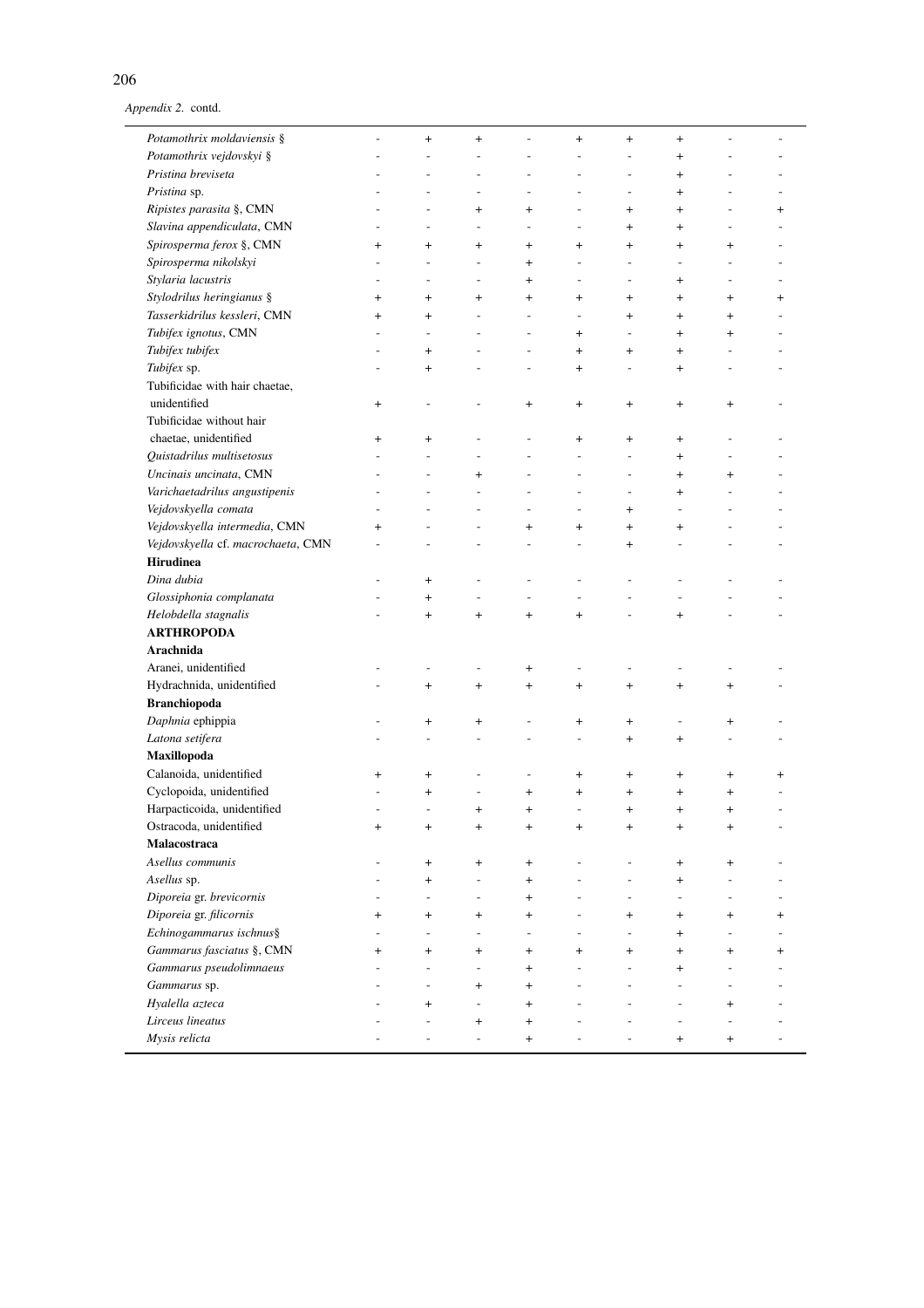*Appendix 2.* contd.

| <b>Insecta</b>                  |                          |                          |                              |                          |                              |                                  |                          |                          |           |
|---------------------------------|--------------------------|--------------------------|------------------------------|--------------------------|------------------------------|----------------------------------|--------------------------|--------------------------|-----------|
| Chironomidae, unidentified      | $\pmb{+}$                | $\overline{+}$           | $\pmb{+}$                    | $^+$                     | $\,^+$                       | $\pmb{+}$                        | $\,^+$                   | $\pmb{+}$                | $\pmb{+}$ |
| Coleoptera, unidentified        |                          | $\overline{a}$           |                              | $\overline{a}$           | $\qquad \qquad \blacksquare$ | $\overline{\phantom{0}}$         | $+$                      | $\overline{a}$           |           |
| Empididae, unidentified         | $\overline{\phantom{a}}$ | $\overline{\phantom{a}}$ | L,                           | ÷,                       | $^{+}$                       | ÷,                               | $\overline{a}$           | $\ddot{}$                | $\ddot{}$ |
| Ephemeroptera, unidentified     | $\pmb{+}$                | $\ddot{}$                | $\overline{a}$               | $\overline{\phantom{0}}$ | $\overline{a}$               | ÷,                               | $\overline{a}$           | $\overline{a}$           |           |
| Heleidae, unidentified          | $\overline{a}$           | $\ddot{}$                | $\overline{a}$               | $\ddot{}$                | $^{+}$                       | L.                               | ÷.                       | ÷                        | $\ddot{}$ |
| Heteroptera, unidentified       |                          | $\overline{a}$           | ÷,                           | $\overline{a}$           | $\overline{a}$               | $\ddot{}$                        | L,                       | L,                       | L,        |
| Hexagenia sp.                   | $\overline{a}$           | $\overline{+}$           | ÷,                           | ÷.                       | ÷,                           | $\overline{a}$                   | L,                       | L.                       | ÷.        |
| Odonata, unidentified           | $\overline{a}$           | $\overline{a}$           | L,                           | L,                       | $^{+}$                       | L,                               | L,                       | ÷,                       | ٠         |
| Podura sp.                      |                          |                          | $\overline{a}$               | $\overline{\phantom{0}}$ | $\overline{a}$               | $+$                              | L,                       | $\overline{a}$           |           |
| Sisyra sp.                      |                          | $\overline{a}$           | $\qquad \qquad \blacksquare$ | $\ddot{}$                | $\qquad \qquad \blacksquare$ | $\overline{a}$                   | $\overline{a}$           | ÷,                       | ٠         |
| Trichoptera, unidentified       |                          |                          | $\ddot{}$                    | $+$                      | $+$                          | $\overline{a}$                   | $+$                      | $+$                      | $\pm$     |
| TARDIGRADA                      |                          |                          |                              |                          |                              |                                  |                          |                          |           |
| Unidentified                    |                          |                          |                              |                          |                              |                                  | $^{+}$                   |                          |           |
| <b>MOLLUSCA</b>                 |                          |                          |                              |                          |                              |                                  |                          |                          |           |
| Gastropoda                      |                          |                          |                              |                          |                              |                                  |                          |                          |           |
| Amnicolinae, unidentified, NMNH |                          | $\ddot{}$                |                              |                          | $\ddot{}$                    |                                  | $\ddot{}$                | $\ddot{}$                |           |
| Fossaria decampi                | $\overline{a}$           | $\overline{a}$           | L,                           | $\ddot{}$                | ÷,                           | L,                               | $\overline{a}$           | ÷                        | ٠         |
| Fossaria modicella              |                          | $+$                      | $\qquad \qquad \blacksquare$ | $\ddot{}$                | $\overline{a}$               |                                  | L,                       |                          |           |
| Fossaria parva                  | $\overline{a}$           | $\overline{a}$           | $\qquad \qquad \blacksquare$ | $\ddot{}$                | L,                           | ٠                                | L,                       | ÷                        | ٠         |
| Fossaria sp.                    |                          |                          | $\overline{a}$               | $\overline{+}$           | $\ddot{}$                    | L,                               | $\overline{a}$           |                          |           |
| Gyraulus circumstriatus         |                          | $\overline{a}$           | $\ddot{}$                    | $\ddot{}$                | $\ddot{}$                    | $\overline{a}$                   | $\ddot{}$                |                          |           |
| Gyraulus deflectus              |                          | L,                       | $\ddot{}$                    | $^{+}$                   | L,                           | L,                               | $^{+}$                   | $\overline{a}$           | ٠         |
| Gyraulus parvus                 |                          | $\overline{a}$           | $\overline{\phantom{a}}$     | $+$                      | $\ddot{}$                    | L,                               | $+$                      |                          |           |
| Helisoma anceps                 |                          | L,                       | $\ddot{}$                    | $^{+}$                   | ÷,                           | L,                               | $\overline{a}$           | $\ddot{}$                | ٠         |
| Helisoma sp.                    |                          | $\overline{a}$           | ÷,                           | $\overline{+}$           | L,                           | $\overline{a}$                   | $\overline{a}$           | $\overline{a}$           | L,        |
| Lymnaea sp.                     |                          | $\overline{a}$           | L,                           | ÷,                       | L.                           | L.                               | $\ddot{}$                | ÷                        | ٠         |
| Marstonia lustrica, NMNH        |                          |                          | $\overline{a}$               | $\overline{+}$           | ÷,                           | L,                               | $\overline{a}$           | $\overline{a}$           | L,        |
| Marstonia sp. n., NMNH          |                          | $\overline{a}$           | $\overline{+}$               | $^{+}$                   | $\ddot{}$                    | L,                               | $\ddot{}$                | $\ddot{}$                |           |
| Physella sp.                    |                          | ÷,                       | ÷,                           | ÷,                       | L,                           | ÷,                               | $\ddot{}$                | ÷,                       | ۰         |
| Pseudosuccinea columella        |                          | $\overline{a}$           | $\overline{a}$               | $\overline{+}$           | $\overline{a}$               | $\overline{a}$                   | $+$                      | $\overline{a}$           |           |
| Potamopyrgus antipodarum §, CMN |                          | $\overline{a}$           | ÷,                           | ÷,                       | L,                           | L,                               | $+$                      | ÷                        |           |
| Valvata sincera                 |                          | $+$                      | $\ddot{}$                    | $+$                      | $^{+}$                       | ÷,                               | $+$                      | $+$                      |           |
| Valvata tricarinata             |                          | $^{+}$                   | $\ddot{}$                    | $^{+}$                   | $^{+}$                       | ÷.                               | $\ddot{}$                | $\ddot{}$                |           |
| <b>Bivalvia</b>                 |                          |                          |                              |                          |                              |                                  |                          |                          |           |
| Dreissena polymorpha §          |                          | $\overline{a}$           |                              | ÷,                       | $\ddot{}$                    |                                  | $\ddot{}$                |                          |           |
| Musculium lacustre              |                          | $\overline{a}$           | L,                           | L,                       | ÷,                           | L,                               | $^{+}$                   |                          |           |
| Musculium ?partumeium           |                          |                          |                              |                          | $\overline{a}$               |                                  | $\ddot{}$                |                          |           |
| Musculium sp.                   |                          |                          |                              |                          |                              |                                  | $\ddot{}$                |                          |           |
| Pisidium adamsi, AVKC           |                          |                          |                              |                          |                              |                                  | $\pmb{+}$                |                          |           |
| Pisidium amnicum§AVKC           | ÷,                       | $\overline{a}$           | ÷,                           | ÷,                       | $\overline{a}$               | $\overline{a}$                   | $\ddot{}$                |                          |           |
| Pisidium cf. casertanum, AVKC   | $\overline{a}$           | $\overline{+}$           | L,                           | $\overline{+}$           | $\qquad \qquad \blacksquare$ | $^{+}$                           | $\ddot{}$                |                          |           |
| Pisidium compressum, AVKC       |                          |                          | $\overline{+}$               | ٠                        | $\ddot{}$                    | $\ddot{}$                        | $\ddot{}$                | $\overline{\phantom{a}}$ |           |
| Pisidium conventus, AVKC        | $\ddot{}$                | $\overline{+}$           | $^{+}$                       | $^{+}$                   | $\ddot{}$                    | $\ddot{}$                        | $\ddot{}$                | $\ddot{}$                | $^+$      |
| Pisidium ferrugineum, AVKC      |                          |                          | $\ddot{}$                    | $\ddot{}$                | $\ddot{}$                    | ÷,                               | $\ddot{}$                |                          |           |
| Pisidium idahoense, AVKC        |                          | $\overline{a}$           | ÷,                           |                          | ÷,                           | L,                               |                          |                          |           |
|                                 |                          |                          |                              | $\ddot{}$                |                              |                                  | $\ddot{}$                | $\ddot{}$                |           |
| Pisidium insigne, AVKC          |                          |                          | $\overline{a}$               | $^{+}$                   | $\overline{a}$               | L,                               | $\overline{a}$           | $\overline{a}$           |           |
| Pisidium lilljeborgi, AVKC      | $\pmb{+}$                | $\pmb{+}$                | $\overline{+}$               | $\overline{+}$           | ÷,                           | $\overline{+}$<br>$\overline{a}$ | $\overline{+}$           | $\pmb{+}$                |           |
| Pisidium milium, AVKC           |                          |                          |                              | $\overline{+}$           | $\overline{a}$               |                                  | $\overline{a}$           |                          |           |
| Pisidium moitessierianum§AVKC   |                          | $\overline{a}$           |                              | $\overline{\phantom{0}}$ | $\ddot{}$                    |                                  | $\overline{\phantom{0}}$ | $\overline{\phantom{a}}$ |           |
| Pisidium nitidum, AVKC          |                          | $\overline{+}$           |                              | $\overline{+}$           | ÷,                           |                                  | $\ddot{}$                | $\ddot{}$                |           |
| Pisidium simplex, AVKC          |                          | $\overline{+}$           |                              |                          | $\overline{+}$               |                                  | L,                       |                          |           |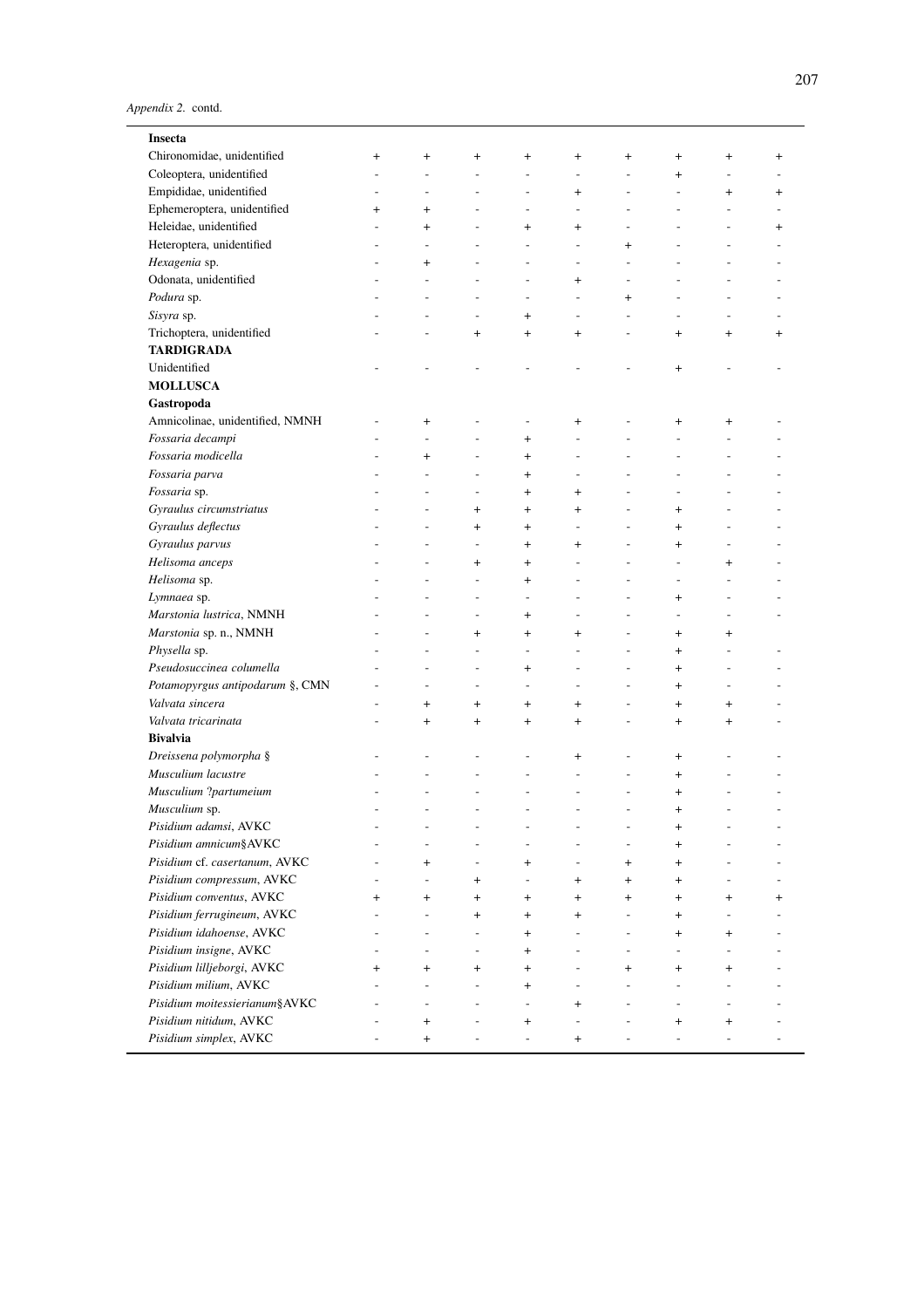*Appendix 2.* contd.

| Pisidium subtruncatum, AVKC | -         |                          |                          | $+$       | $^{+}$ |     |      |        |    |  |
|-----------------------------|-----------|--------------------------|--------------------------|-----------|--------|-----|------|--------|----|--|
| Pisidium ventricosum, AVKC  | ۰         |                          | -                        | $\ddot{}$ |        |     |      |        |    |  |
| Pisidium walkeri, AVKC      |           |                          | -                        | $\ddot{}$ |        |     |      |        |    |  |
| Pisidium sp.                | $\ddot{}$ | ٠                        | $\pm$                    | $^{+}$    | $+$    | $+$ | $^+$ | $^+$   |    |  |
| Sphaerium corneum§, AVKC    |           |                          |                          |           |        |     |      |        |    |  |
| Sphaerium nitidum, AVKC     | ۰         |                          | $\overline{\phantom{a}}$ | $\ddot{}$ |        |     | $^+$ | $\div$ |    |  |
| Sphaerium striatinum, AVKC  |           |                          |                          | $\div$    |        |     |      |        |    |  |
| Sphaerium sp., AVKC         |           | $\overline{\phantom{a}}$ |                          |           |        |     |      | $\div$ |    |  |
| <b>Total</b>                | 23        | 37                       | 31                       | 68        | 44     | 46  | 79   | 35     | 13 |  |
|                             |           |                          |                          |           |        |     |      |        |    |  |

Note: Nonindigenous species are marked with §. Presence of species is indicated by +. Collections, where representative specimens were deposited: CMN, Canadian Museum of Nature, Ottawa, Ontario; AVKC, Alexei V. Korniushin personal collection, Institute of Zoology, National Academy of Sciences, Kiev, Ukraine; NMNH, National Museum of Natural History, Smithsonian Institution, Washington, D.C.

*Appendix 3.* Nonindigenous and cryptogenic metazoans and protists established in the Laurentian Great Lakes basin since 1800s, arranged chronologically

| No.            | Taxonomic      | Species name                          | Year of   | Location                   |
|----------------|----------------|---------------------------------------|-----------|----------------------------|
|                | group          |                                       | discovery |                            |
| $\mathbf{1}$   | Pisces         | Carassius auratus                     | 1700s     | pond (LO)                  |
| $\mathfrak{2}$ | Pisces         | Petromyzon marinus                    | 1830s     | Lake Ontario               |
| 3              | Mollusca       | Elimia virginica                      | 1850s     | Erie Canal (LO)            |
| $\overline{4}$ | Mollusca       | Bithynia tentaculata                  | 1871      | Lake Michigan              |
| 5              | Pisces         | Alosa pseudoharengus                  | 1873      | Lake Ontario               |
| 6              | Pisces         | Oncorhynchus tshawytscha              | 1873      | all the Great Lakes but LS |
| 7              | Crustacea      | <b>Gammarus</b> fasciatus             | 1874      | Grand Rapids (LM)          |
| 8              | Pisces         | <b>Oncorhynchus</b> mykiss            | 1876      | Lake Huron                 |
| 9              | Pisces         | Cyprinus carpio                       | 1879      | pond (LO)                  |
| 10             | Pisces         | Salmo trutta                          | 1883      | Lake Ontario               |
| 11             | Mollusca       | Pisidium moitessierianum              | 1895      | Portage County (LE)        |
|                |                | (as P. punctatum)                     |           |                            |
| 12             | Mollusca       | Pisidium amnicum                      | 1899      | Lake Ontario               |
| 13             | Mollusca       | Radix auricularia                     | 1901      | Lake Michigan              |
| 14             | Mollusca       | Viviparus georginanus                 | 1906      | river (LM)                 |
| 15             | Pisces         | Osmerus mordax                        | 1912      | Crystal Lake (LM)          |
| 16             | Mollusca       | Valvata piscinalis                    | 1913      | Lake Ontario               |
| 17             | Mollusca       | Pisidium henslowanum                  | 1916      | Lake Ontario               |
| 18             | Mollusca       | Gillia altilis                        | 1918      | Oneida Lake (LO)           |
| 19             | Annelida       | Potamothrix bavaricus                 | 1918      | Cayuga Lake (LO)           |
| 20             | Pisces         | Gambusia affinis                      | 1923      | Cook County (LM)           |
|                |                | (with G. holbrooki?)                  |           |                            |
| 21             | Mollusca       | Sphaerium corneum                     | 1924      | Lake Ontario               |
| 22             | Pisces         | Lepomis microlophus                   | 1928      | Indiana lakes (LM)         |
| 23             | Pisces         | Noturus insignis                      | 1928      | Oswego River (LO)          |
| 24             | Pisces         | Lepomis humilis                       | 1929      | Lake St. Mary's (LE)       |
| 25             | Mollusca       | Cipangopaludina chinensis<br>malleata | 1931      | Niagara River              |
| 26             | Cnidaria       | Craspedacusta sowerbyi                | 1933      | Lake Erie                  |
| 27             | Pisces         | Oncorhynchus kisutch                  | 1933      | Lake Erie                  |
| 28             | <b>Bryozoa</b> | Lophopodella carteri                  | 1934      | Lake Erie                  |
| 29             | Pisces         | Misgurnus anguillicaudatus            | 1939      | Shiawassee River (LH)      |
|                |                |                                       |           |                            |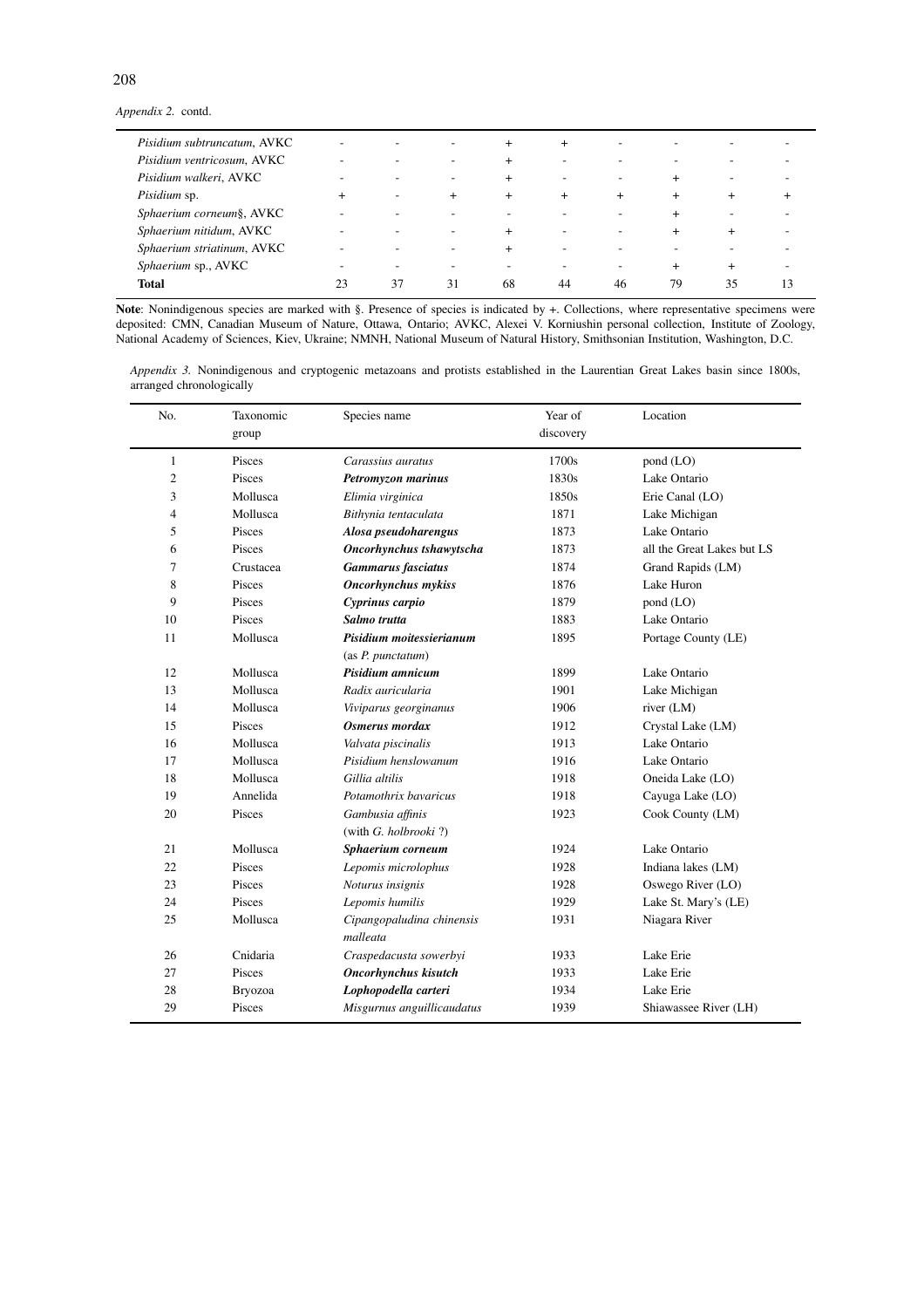| 30     | Mollusca               | Cipangopaludina japonica                  | 1940s | Lake Erie                   |
|--------|------------------------|-------------------------------------------|-------|-----------------------------|
| 31     | Insecta                | Tanysphyrus lemnae                        | 1943  | Unknown                     |
| 32     | Insecta                | Acentropus niveus                         | 1950  | Lake Ontario                |
| 33     | Pisces                 | Morone americana                          | 1950  | Cross Lake (LO)             |
| 34     | Pisces                 | Oncorhynchus nerka                        | 1950  | Lake Ontario                |
| 35     | Pisces                 | Phenacobius mirabilis                     | 1950  | Ohio drainage (LE)          |
| 36     | Pisces                 | Scardinius erythrophthalmus               | 1950  | drainage (LO)               |
| 37     | Annelida               | Branchiura sowerbyi                       | 1951  | Kalamazoo River (LM)        |
| 38     | Annelida               | Potamothrix moldaviensis                  | 1952  | outlet of Lake Ontario      |
| 39     | Cnidaria               | Cordylophora caspia                       | 1956  | Lake Erie                   |
| 40     | Pisces                 | Oncorhynchus gorbuscha                    | 1956  | Current River (LS)          |
| 41     | Pisces                 | Cyprinella lutrensis                      | 1958  | drainage (LM)               |
| 42     | Mollusca               | Lasmigona subviridis                      | 1959  | Erie Canal (LO)             |
| 43     | Mollusca               | Pisidium supinum                          | 1959  | Lake Ontario                |
| 44     | Protista               | Glugea hertwigi*                          | 1960  | Lake Erie                   |
| 45     | Annelida               | Stylodrilus heringianus                   | 1960  | St. Marys River             |
| 46     | Annelida               | Spirosperma ferox                         | 1962  | Lake Ontario, Cataraqui Bay |
| 47     | Annelida               | Potamothrix vejdovskyi                    | 1965  | Lake Erie                   |
| 48     | Crustacea              | Eurytemora affinis                        | 1961  | Lake Erie                   |
| 49     | Pisces                 | Lepisosteus platostomus                   | 1962  | Lake Winnebago (LM)         |
| 50     | Crustacea              | Bosmina coregoni                          | 1966  | Lake Michigan               |
| 51     | Crustacea              | Skistodiaptomus pallidus                  | 1967  | Lake Ontario                |
| 52     | Platyhelmithes         | Dugesia polychroa                         | 1968  | Lake Ontario                |
| 53     | Protista               | Myxosoma cerebralis                       | §1968 | Ohio drainage (LE)          |
| 54     | Pisces                 | Enneacanthus gloriosus                    | 1971  | Jamesville Reservoir (LO)   |
| 55     | Crustacea              | Cyclops strenuus                          | 1972  | St. Marys River             |
| 56     | Crustacea              | Nitocra hibernica                         | 1973  | Lake Ontario                |
| 57     | Annelida               | Potamothrix hammoniensis                  | 1976  | Lake Michigan, Green Bay    |
| 59     | Annelida               | Pristina acuminata                        | 1977  | Lake Erie                   |
| 60     | Pisces                 | Notropis buchanani                        | 1979  | Thames River (LStC)         |
| 61     | Annelida               | Daphnia galeata                           | 1980s | Lake Erie                   |
| 62     | Annelida               | <b>Chaetogaster setosus</b>               | 1980  | St. Marys River             |
| 63     | Mollusca               | Corbicula fluminea                        | 1980  | Lake Erie                   |
| 64     | Annelida               | Ripistes parasita                         | 1980  | Lake Huron, North Channel   |
| 65     | Pisces                 | Alosa aestivalis                          | 1981  | Oneida Lake (LO)            |
| 66     | Crustacea              | <b>Bythotrephes longimanus</b>            | 1982  | Lake Ontario                |
| 67     | Annelida               | Gianius aquaedulcis                       | 1983  | Niagara River               |
| 68     | Crustacea              | Salmincola lotaex                         | 1985  | Lake Superior               |
| 69     | Pisces                 | Apeltes quadracus                         | 1986  | Lake Superior               |
| $70\,$ | Pisces                 | Gymnocephalus cernuus                     | 1986  | Lake Superior               |
| 71     |                        | Bosmina maritima                          | 1988  | Lake Michigan               |
| 72     | Crustacea<br>Crustacea | Argulus japonicus †                       | 1988  | Lake Michigan               |
| 73     |                        |                                           | 1988  | Lake St. Clair              |
| 74     | Mollusca<br>Mollusca   | Dreissena polymorpha                      | 1989  |                             |
| 75     |                        | Dreissena bugensis<br>Alosa chrysochloris | 1989  | Port Colborne (LE)          |
|        | Pisces                 |                                           |       | Lake Michigan, Green Bay    |
| 76     | Pisces                 | Neogobius melanostomus                    | 1990  | St. Clair River             |
| 77     | Pisces                 | Proterorhinus marmoratus                  | 1990  | St. Clair River             |
| 78     | Mollusca               | Potamopyrgus antipodarum                  | 1991  | Lake Ontario                |
| 79     | Platyhelminthes        | Dactylogyrus amphibothrium $\ddagger$     | 1992  | Lake Superior               |
| 80     | Platyhelminthes        | Dactylogyrus hemiaphibothrium $\ddagger$  | 1992  | Lake Superior               |
| 81     | Platyhelminthes        | Neascus brevicaudatus ‡                   | 1992  | Lake Superior               |